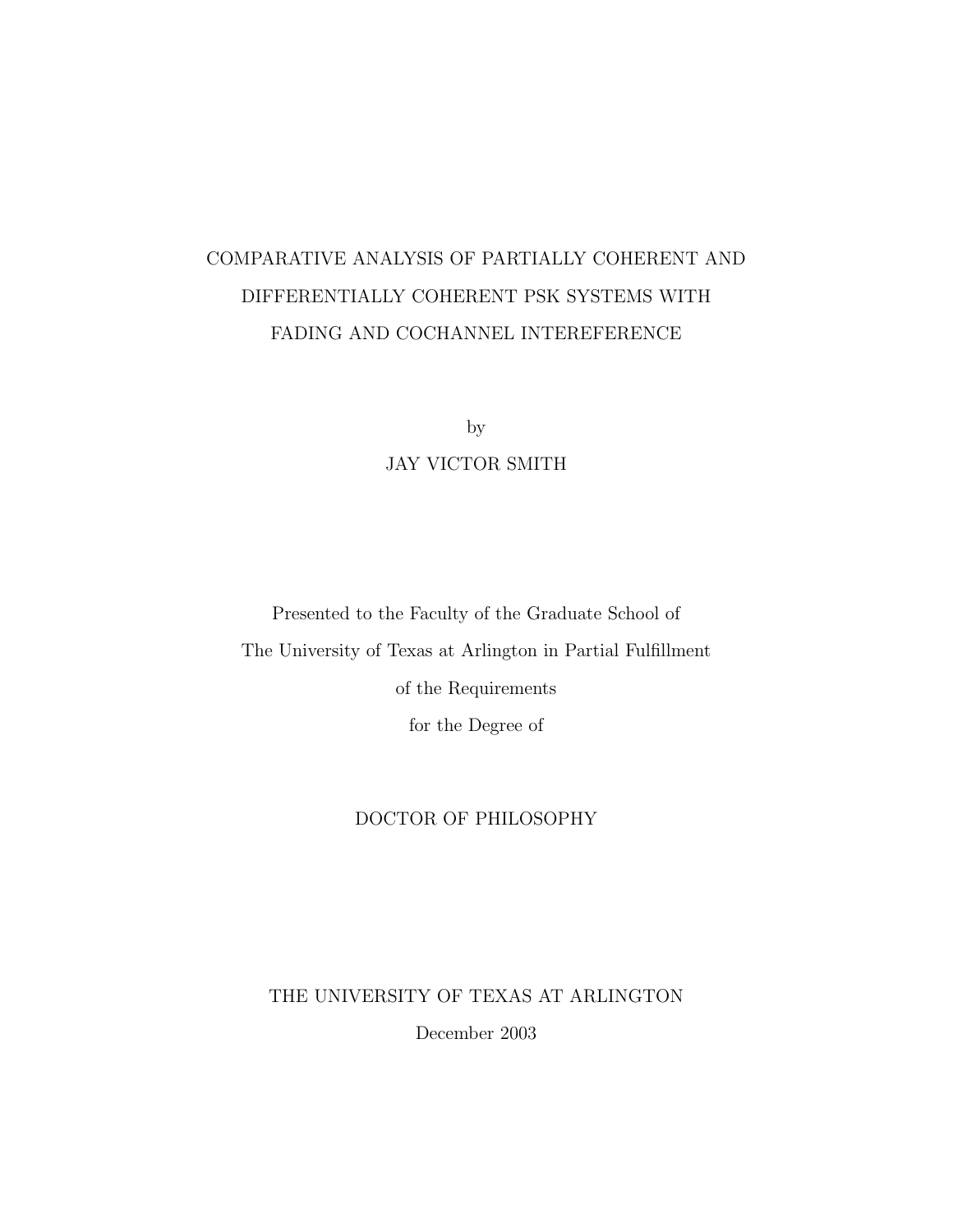## Copyright  $\textcircled{c}$  by JAY VICTOR SMITH  $~2003$

All Rights Reserved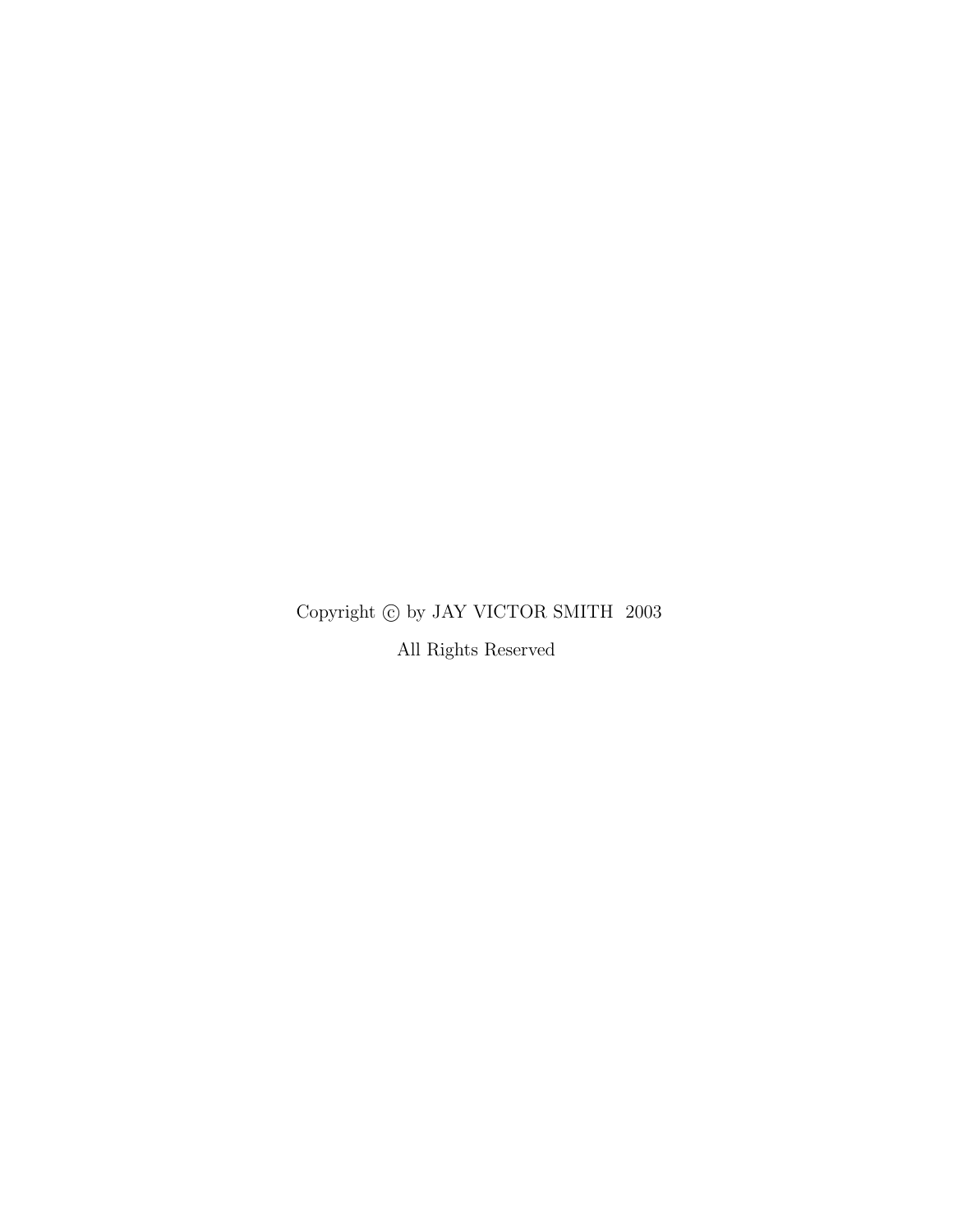To my mother Sari and my uncle Luis Alfredo (my father figure) who set the example and who made me who I am.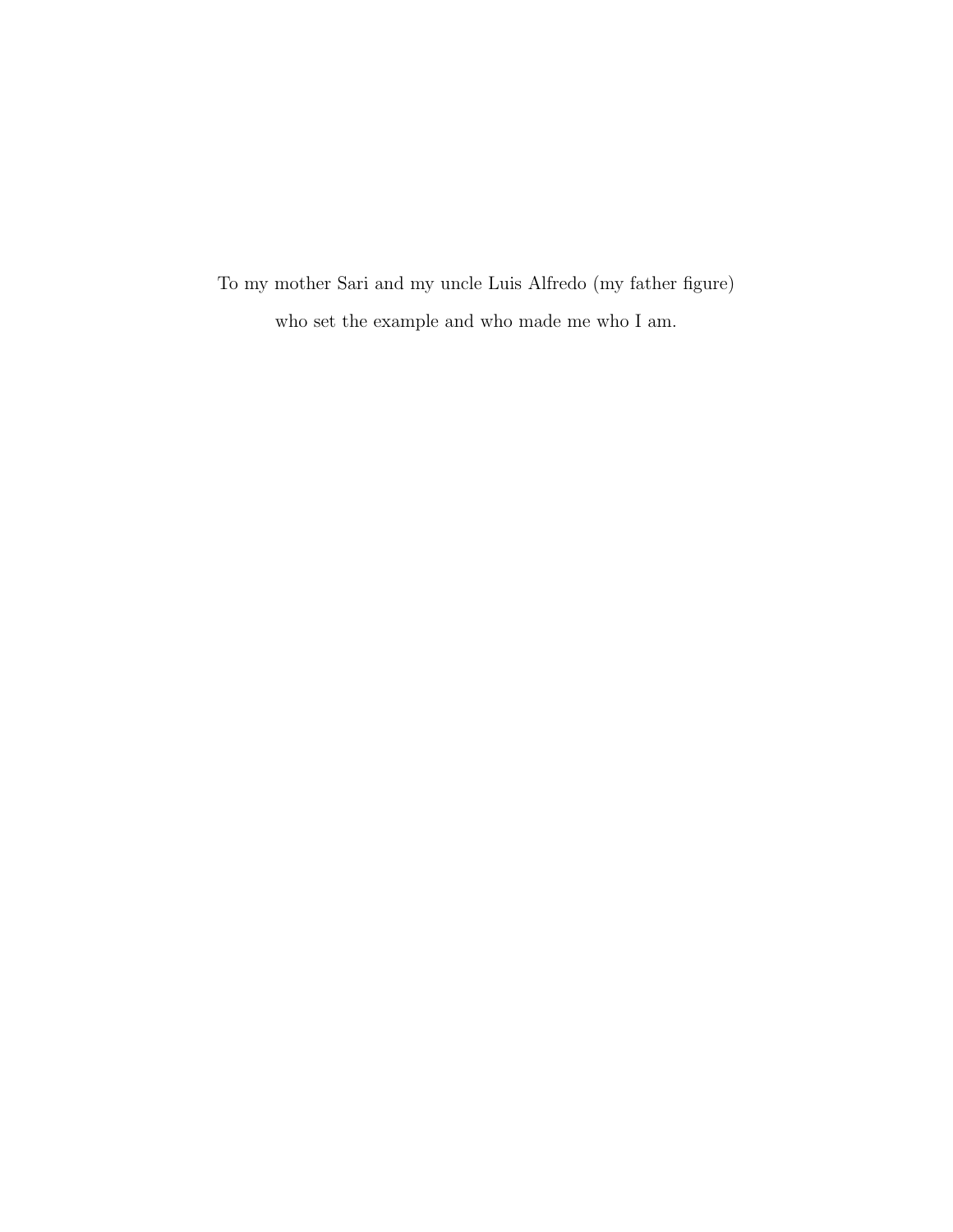#### ACKNOWLEDGEMENTS

I would like to thank my supervising professor Dr. Vasant Prabhu for constantly motivating and encouraging me, and also for his invaluable advice during the course of my doctoral studies. I wish to thank my academic advisors Dr. Jonathan Bredow, Dr. Chien-Pai Han, Dr. Harold Sobol, Dr. Saibun Tjuatja and Dr. Stone Tseng for their interest in my research and for taking time to serve in my dissertation committee.

I would also like to extend my appreciation to Nortel Networks for providing financial support for my doctoral studies. I wish to thank Meng Yee, Robert Hunt and Dr. Michael Maragoudakis with Wireless Network Engineering for their support and encouragement. I am especially grateful to Mazin Al-Shalash for his interest in my research and for the helpful discussions and invaluable comments. I wish also to thank Dr. Yaser Ibrahim, Dr. Mini Vassudevan and Kal Mustafa for taking the time to critically evaluate this manuscript.

I am grateful to all the teachers who taught me during the years I spent in school, first in Palestine, then in Iraq and finally in the Unites States. I would like to thank Dr. Saleh Al-Araji for encouraging and inspiring me to pursue graduate studies.

Finally, I would like to express my deep gratitude to my brothers who have encouraged and inspired me and sponsored my undergraduate and graduate studies. I am extremely fortunate to be so blessed. I am also extremely grateful to my mother,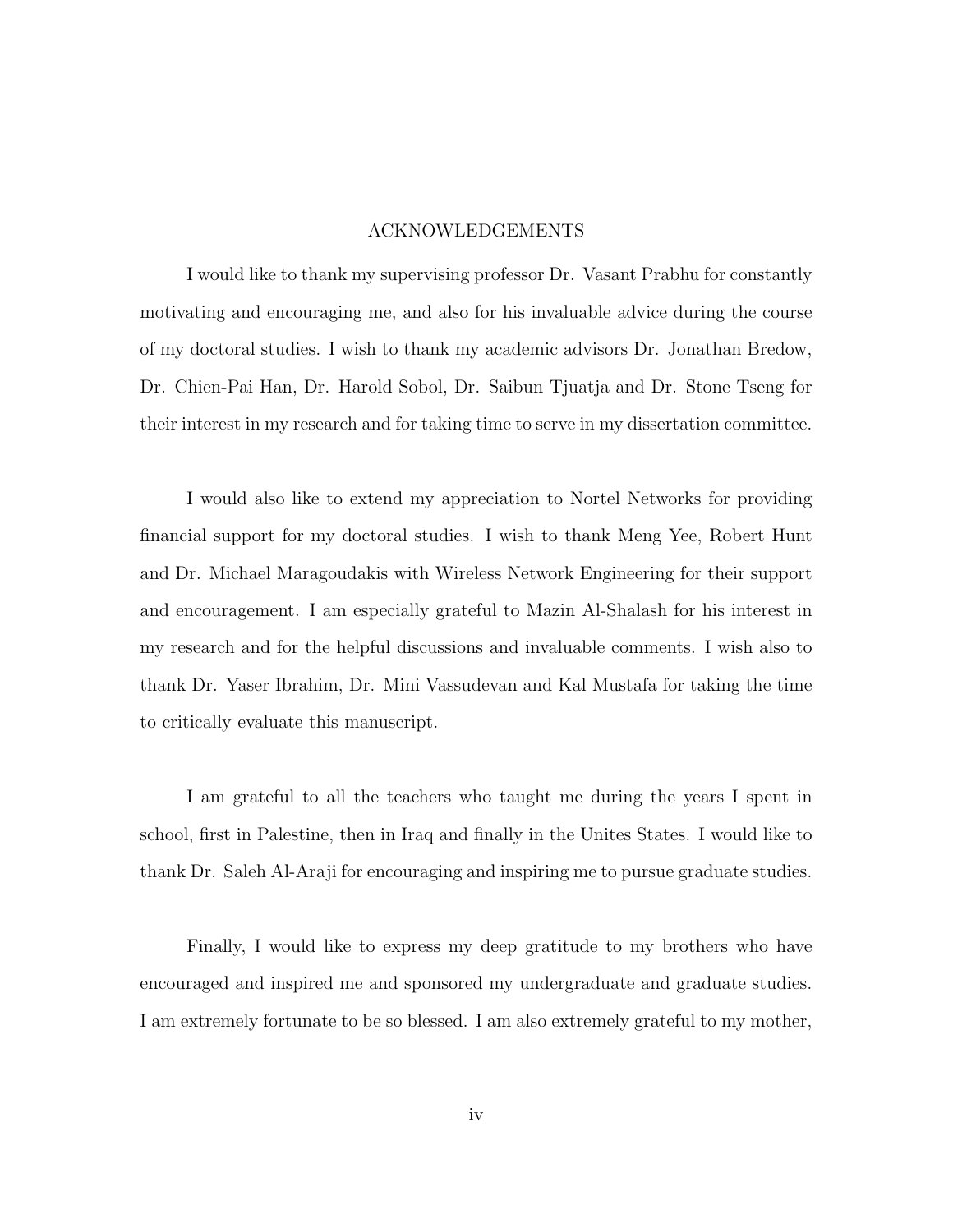sister and wife for their sacrifice, encouragement and patience. I also thank several of my friends who have helped me throughout my career.

November 15, 2003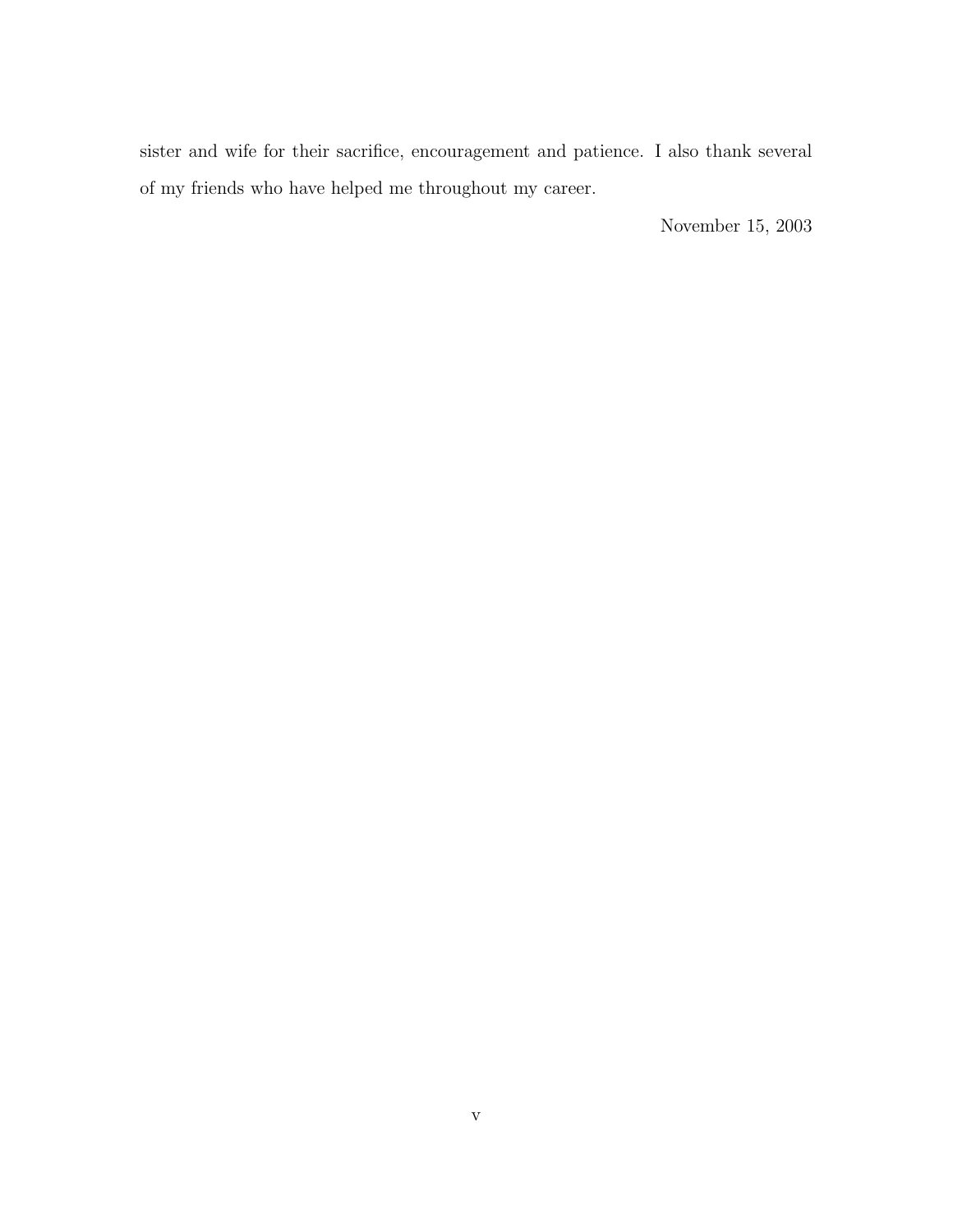#### ABSTRACT

# COMPARATIVE ANALYSIS OF PARTIALLY COHERENT AND DIFFERENTIALLY COHERENT PSK SYSTEMS WITH FADING AND COCHANNEL INTEREFERENCE

JAY VICTOR SMITH, Ph.D. The University of Texas at Arlington, 2003

Supervising Professor: Vasant K. Prabhu

The increasing demand for voice and data capacity has been the primary motivation for cellular and PCS evolution. Cohere detection is the most power-efficient scheme that is capable of providing substantial improvement in system capacity over noncoherent and differentially coherent schemes. For this reason, reverse link coherent detection is being considered as the framework for third generation wireless communication systems. In mobile communications, however. rapid fading may preclude a good estimate of the channel phase required to achieve coherent demodulation. This may lead to serious degradation to system performance. This dissertation investigates the capacity and error-rate performance of coherent systems with imperfect carrier recovery. These systems are known as partially coherent systems.

Partially coherent systems have not received thorough investigation in the literature. Most of the previous work has been focused on the analysis of performance for BPSK over AWGN channels. Upper bounds on bit error probability have been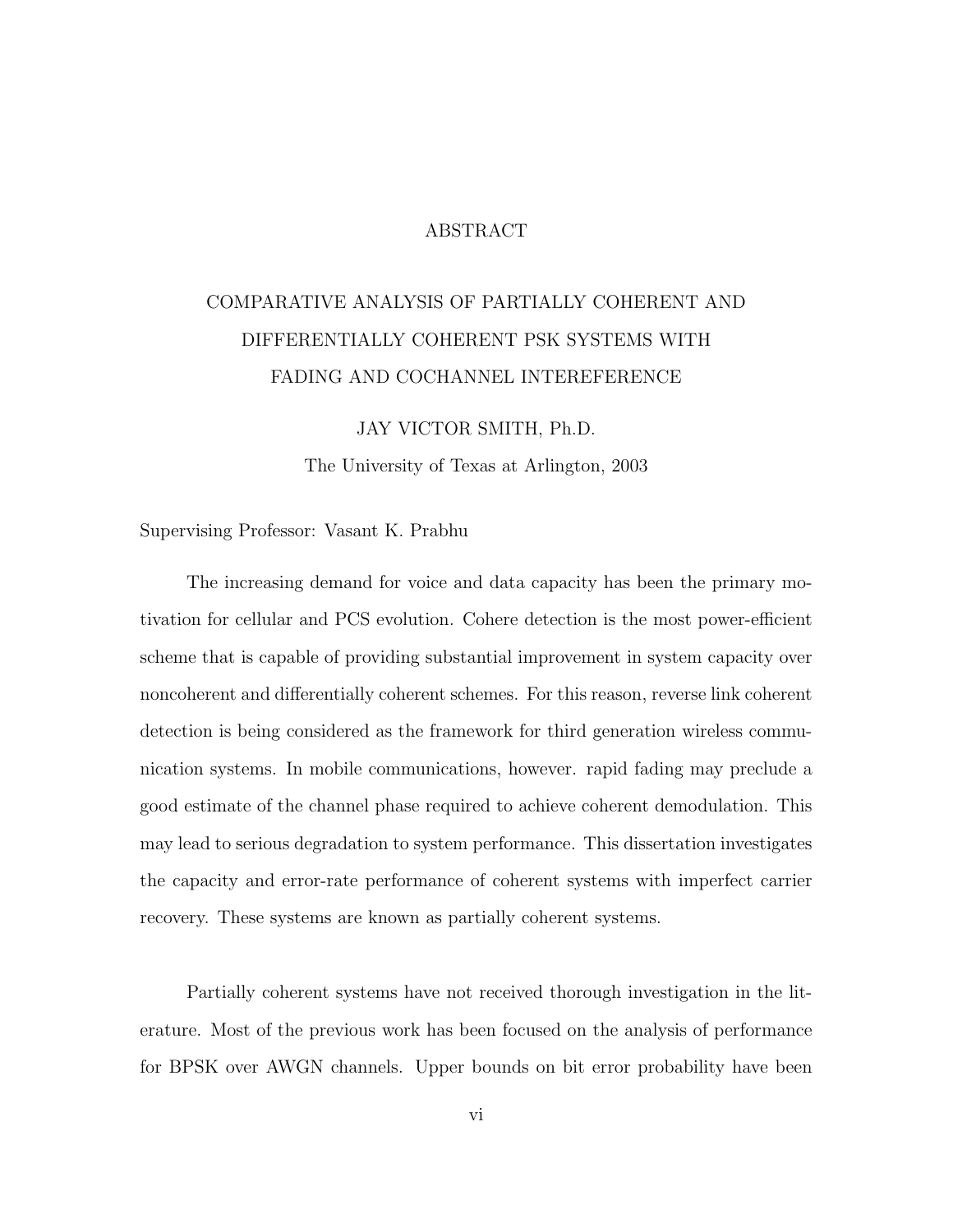derived, but found to be very conservative for the range of carrier phase jitter variance of practical interest. The error performance for partially coherent QPSK has not received much attention. Furthermore, the performance of partially coherent systems over multipath fading channels with diversity has not been studied.

In this dissertation, several upper and lower bounds on the error performance of partially coherent systems are derived by the application of Jensen's inequality and the isomorphism theorem from the theory of moment spaces assuming that the carrier phase error could have either Tikhonov or Gaussian distribution. An analytical method based on Gram-Charlier series expansion is also developed for the computation of the error probability and signal-to-noise ratio distribution of partially coherent systems over fading channels with diversity.

The application of partially cohere systems for CDMA mobile cellular communication is also investigated. performance impairments due to thermal noise, multipath fading, multiple access interference and self-noise are included in the analysis. A design criterion for adding weak signals with equal gain combining is established when the multipath intensity profile is nonuniform.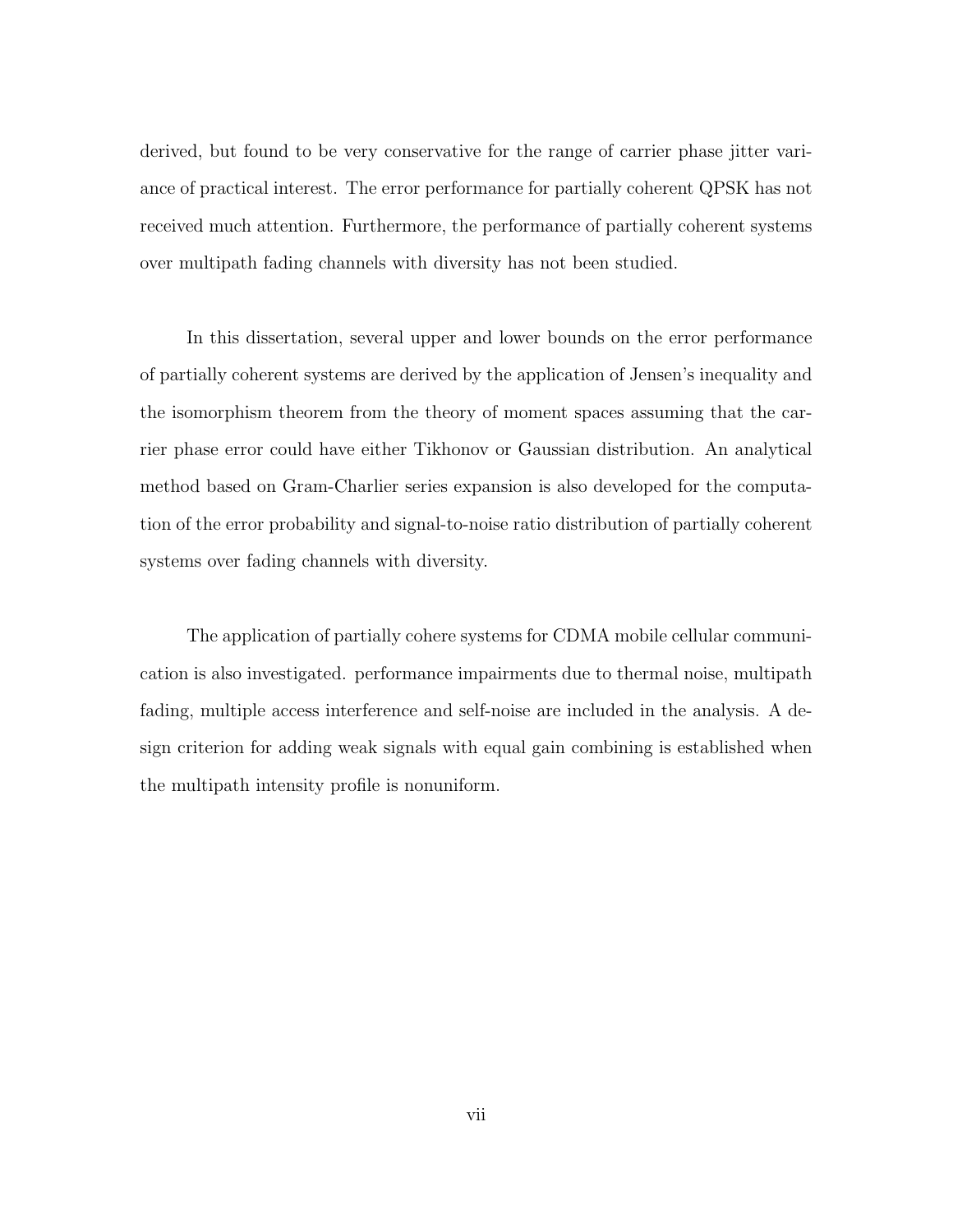## TABLE OF CONTENTS

|                   |       |                                                                                                                                                                            | iv             |
|-------------------|-------|----------------------------------------------------------------------------------------------------------------------------------------------------------------------------|----------------|
| ABSTRACT          |       |                                                                                                                                                                            | vi             |
|                   |       |                                                                                                                                                                            | $\mathbf X$    |
|                   |       |                                                                                                                                                                            | xi             |
| Chapter           |       | Page                                                                                                                                                                       |                |
| $\mathbf{1}$ .    |       |                                                                                                                                                                            | $\mathbf{1}$   |
| 1.1               |       | Common formatting problems when using L <sup>T</sup> FX to write the dissertation.                                                                                         | $\overline{2}$ |
| 1.2               |       |                                                                                                                                                                            | 3              |
| 1.3               |       |                                                                                                                                                                            | $\overline{5}$ |
|                   | 1.3.1 |                                                                                                                                                                            | 6              |
|                   | 1.3.2 | This is an example of a very long section title. It should<br>appear single-spaced in the table of contents and not<br>extend all the way to the page numbers. Look in the | 9              |
|                   | 1.3.3 | Soft handoff and Non-soft Handoff Probability                                                                                                                              | 10             |
| 2.                |       |                                                                                                                                                                            | 11             |
| 2.1               |       |                                                                                                                                                                            | 11             |
| 2.2               |       |                                                                                                                                                                            | 12             |
|                   | 2.2.1 |                                                                                                                                                                            | 12             |
|                   | 2.2.2 |                                                                                                                                                                            | 14             |
|                   | 2.2.3 |                                                                                                                                                                            | 17             |
| 2.3               |       |                                                                                                                                                                            | 19             |
| 2.4               |       |                                                                                                                                                                            | 20             |
| $\Lambda$ ppondiv |       |                                                                                                                                                                            |                |

| ADDENGIX |  |  |  |
|----------|--|--|--|
|          |  |  |  |
|          |  |  |  |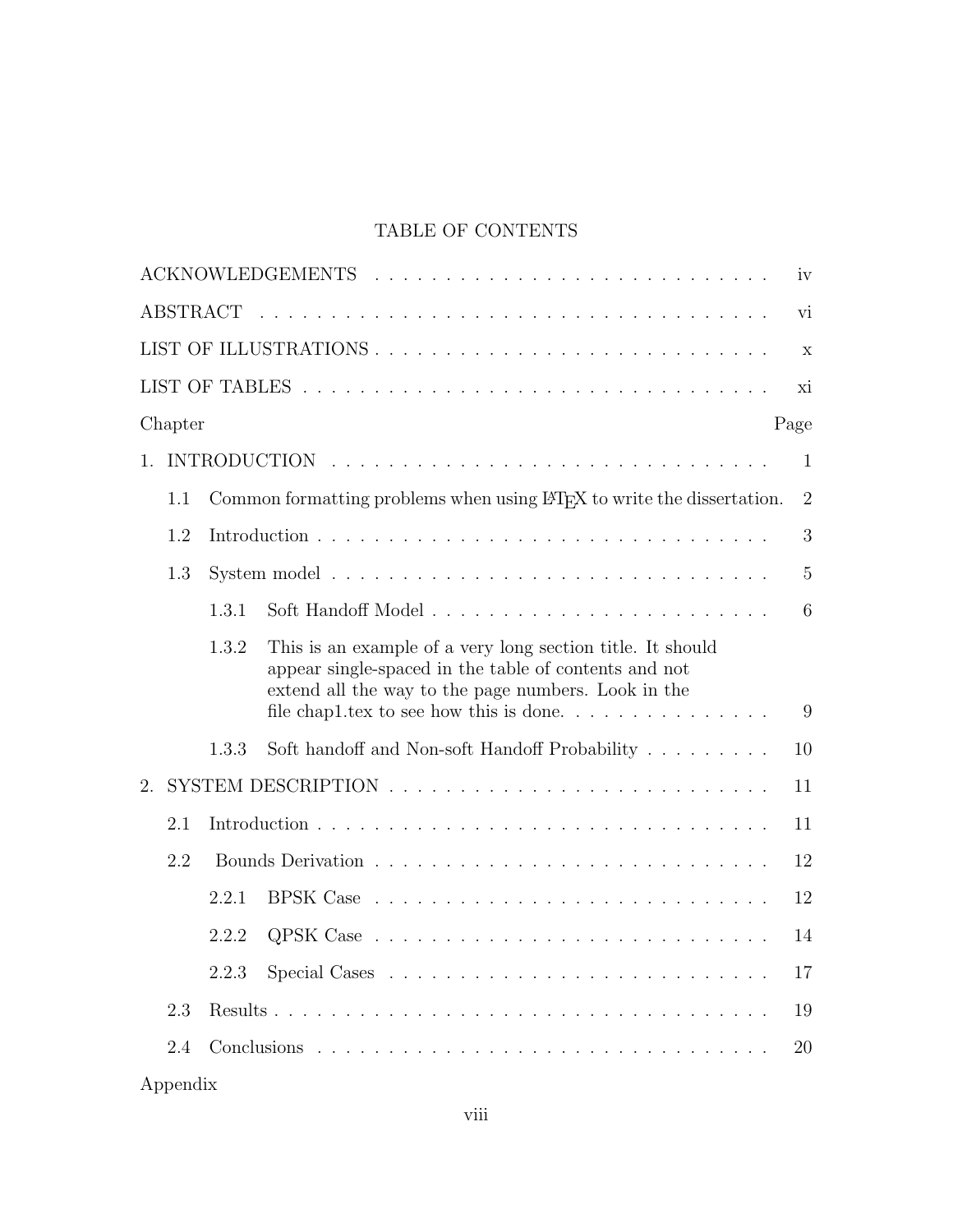| A. JENSEN'S INEQUALITY FOR CONVEX FUNCTIONS 21 |  |
|------------------------------------------------|--|
|                                                |  |
|                                                |  |
|                                                |  |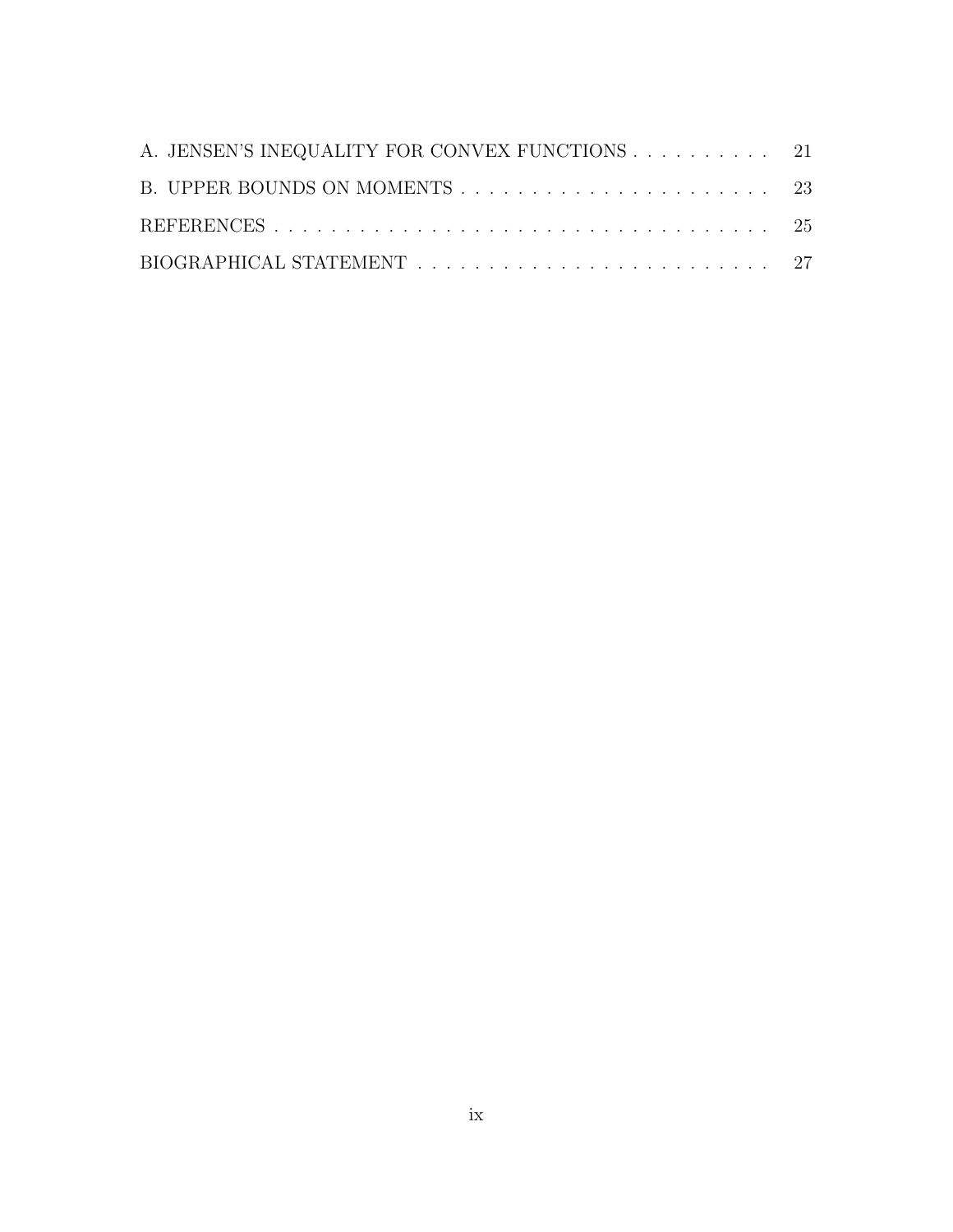## LIST OF ILLUSTRATIONS

| Figure |                                                                                                                                                               | Page |
|--------|---------------------------------------------------------------------------------------------------------------------------------------------------------------|------|
| 1.1    |                                                                                                                                                               | 6    |
| 1.2    | Soft handoff model using relative pilot strengths                                                                                                             | 9    |
| 2.1    | Average bit error probability of partially coherent Nakagami- $m$<br>BPSK channel, $\sigma_{\epsilon} = 16^{\circ}$ . This is just additional wording to make | 15   |
| 2.2    | Average bit error probability of partially coherent Nakagami- $m$                                                                                             | 16   |
| 2.3    | Average bit error probability of partially coherent Nakagami- $m$                                                                                             | 17   |
| 2.4    | Average bit error probability of partially coherent Nakagami- $m$                                                                                             | 18   |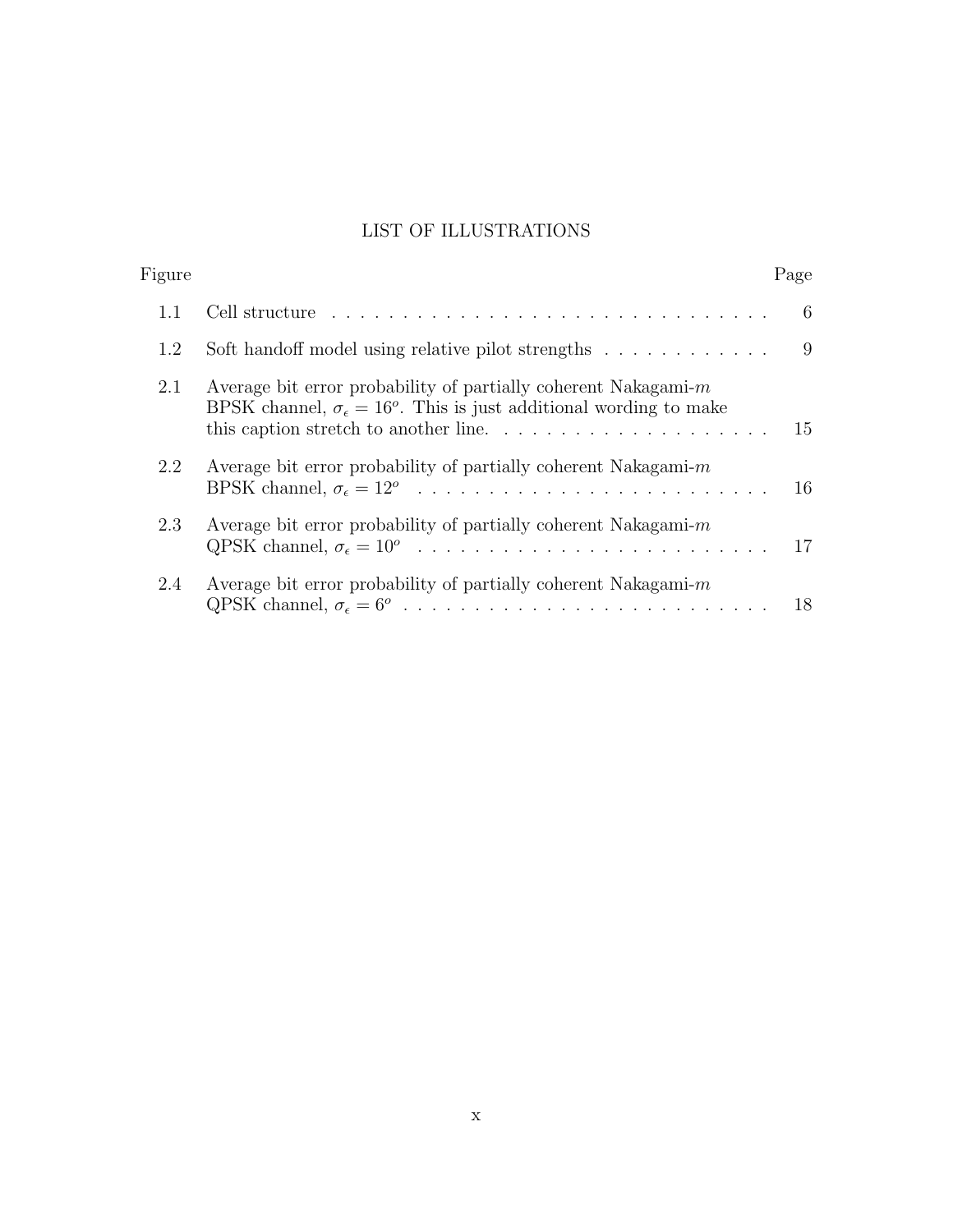## LIST OF TABLES

| Table |  | Page |
|-------|--|------|
|       |  |      |
|       |  |      |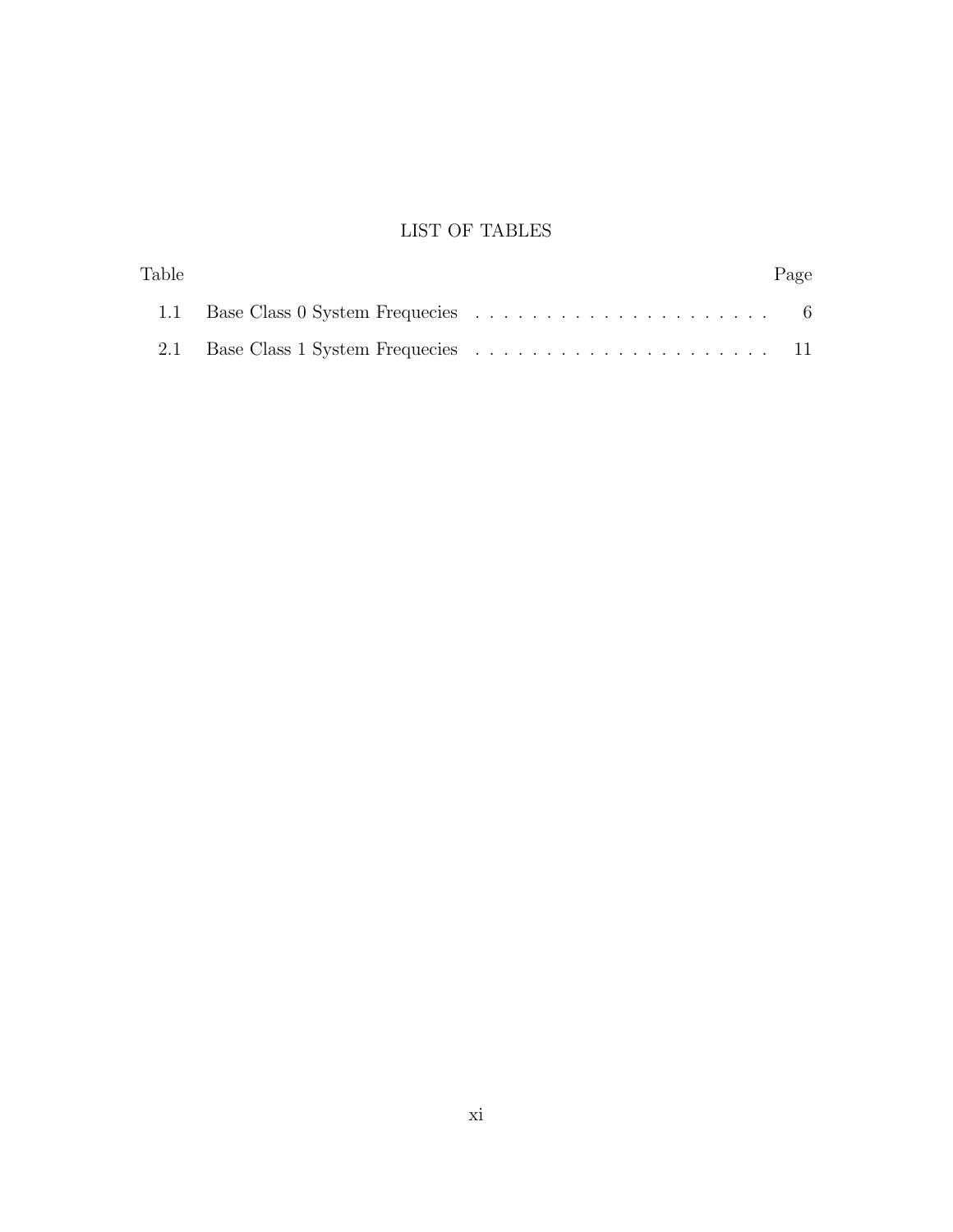#### CHAPTER 1

#### INTRODUCTION

LaTeX requires TeX which would normally be downloaded together. A LaTeX (or TeX) files is created using a standard editor. The file name could be foo.tex. Certain editors like emacs will give color signals if something is correct or in error such as unbalanced braces. Compiling the file is done by

#### latex foo.tex

This produces a variety of files, one of which is foo.dvi. Viewing this file with: xdvi foo.dvi

To get the references call bibtex and then latex two more times.

latex foo.tex bibtex foo.aux latex foo.tex latex foo.tex

Some versions may call bibtex automatically, so all that would be needed is to call latex foo.tex twice.

Some points often overlooked in writing mathematical equations and functions. First of all, variables are always italics and constants or descriptions are standard vertical Roman font. Thus in writing a variable such as the electron and hole mobilities where the subscript is a name, and not a variable, then  $\mu_n$  and  $\mu_p$  are correct while  $\mu_n$  and  $\mu_p$  are incorrect. This also applies to integrals and derivatives. The "d" is not a variable so it should not be italics. Also, in an integral a small additional space should be given between the differental and the integrand. Thus  $\int f(x) dx$  is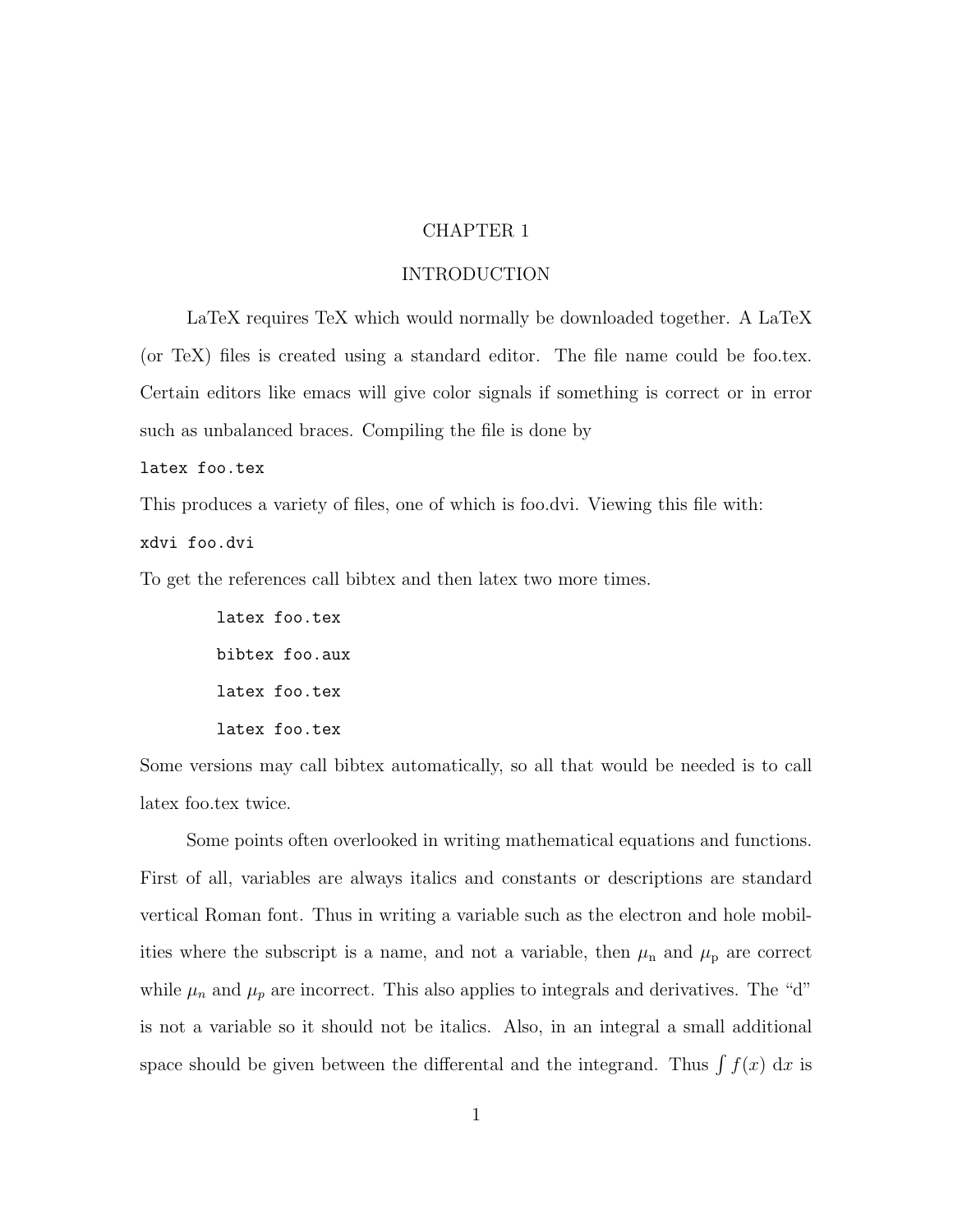correct while  $\int f(x)dx$  is incorrect in a couple of ways. The coding for this can be seen in looking at the chap1.tex file.

- 1.1 Common formatting problems when using LATEX to write the dissertation.
	- 1. The most common formatting problem is that the bottom margin of all pages is not between 1.25 and 1.5 inches. The left and right margins are not between 1.25 and 1.5 inches. This is true regardless of whether you are using LaTeX on Linux or Windows.

Solution: The problem with this is that dvipdf defaults to a paper size of A4, which is longer and narrower than 8.5" by 11". This affects the left, right, and bottom margins. To produce a document with the correct dimensions, in Linux first generate the DVI file. Convert this file to postscript, then convert the postscript file to PDF using the following two commands:

> dvips -t letter -Ppdf -G0 utaexample.dvi ps2pdf utaexample.ps

or using a more recent version:

dvips -t letter -Ppdf -G0 utaexample.dvi

ps2pdf14 utaexample.ps utaexample.pdf

If you are using LaTeX on Windows, you may (depending on how your environment is configured) be able to open a command window and type

dvips -t letter -Ppdf -G0 utaexample.dvi

#### ps2pdf utaexample.ps

to generate a PDF with the correct dimensions.

2. Titles in the front matter and text longer than one line are appearing doublespaced in the front matter, but they should be single spaced.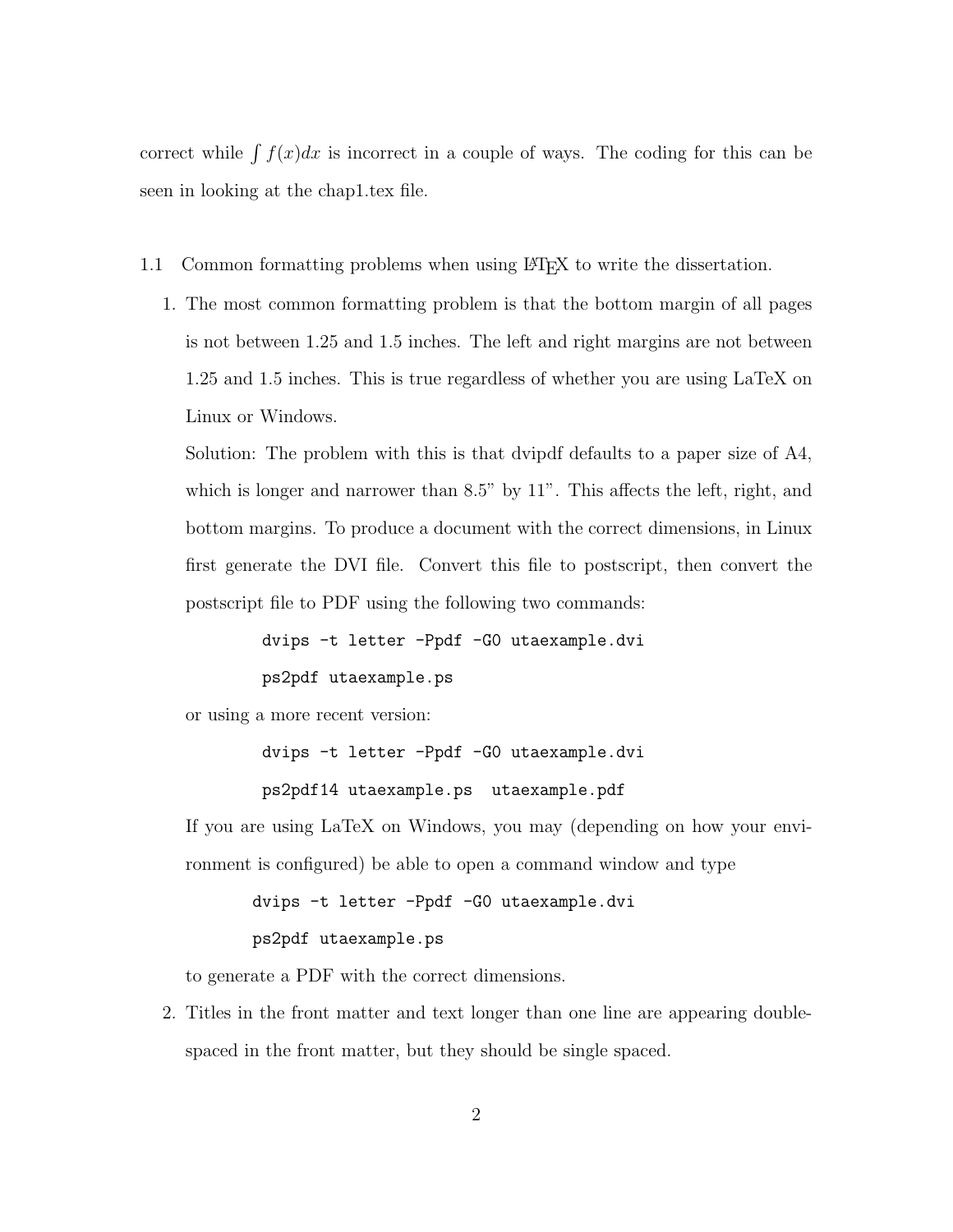Solution: The sample document included with the template show examples of this and how to correct them. Basically, at the point where you have the section title, caption title, etc., you need to create two versions of it. One version will appear at that location in the document, the other version will appear in the table of contents and will include formatting commands specifically for the table of contents. YOU DO NOT HAVE TO CHANGE THE TEMPLATE ITSELF FOR THIS PROBLEM.

Suggested reference: H. Kopka and P. W. Daly, Guide to LaTeX, Fourth Ed., Addison-Wesley: Boston, 2004.

1.2 Introduction

Mobile station (MS) needs to maintain a target  $E_b/N_0$  in a power-controlled CDMA system to achieve the required frame error rate. The fraction of base station (BS) power required by the MS to maintain the target  $E_b/N_0$  is different when the MS is in different operation mode. When the MS is connected to multiple BSs, it is said to be in soft handoff mode (SHM). While the MS is only connected to a single BS, it is said to be in non-soft handoff mode (NSHM). The MS in SHM achieves the macrodiversity gain and decreases the power required from the base stations that it is connected to. Current literature usually models  $E_b/N_0$  as a random variable to calculate outage probability and capacity [1]. However, the  $E_b/N_0$  is actually a constant value (or a small range of value) from the power-control viewpoint. When  $E_b/N_0$  at the MS is less than the target value, the MS asks BSs to increase the transmitted power. When the fraction of BS power required by MS exceeds the maximum threshold, MS would not be able to maintain target  $E_b/N_0$ , which could lead to the dropout of the connections. Therefore, it is more appropriate to evaluate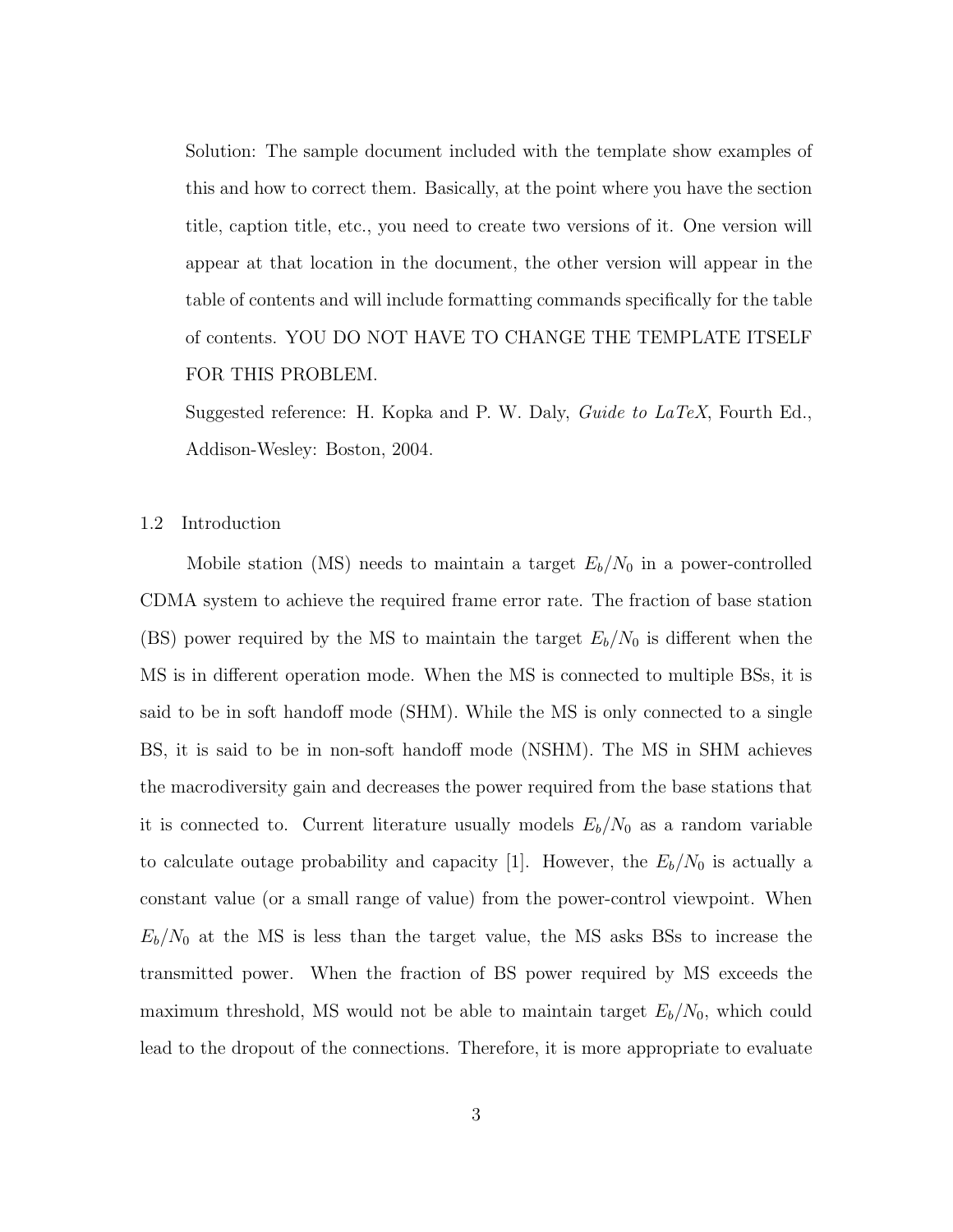the system performance from the viewpoint of the fraction of BS power allocated to the MS.

Different approaches exist in the literatures to classify the MS to be in SHM or NSHM. Lee and Steel [1] proposed the concept of soft handoff zone (SHZ) and non-soft handoff zone (NSHZ). The NSHZ is the area around the reference BS within radius less than a certain distance  $R_h$ . The MS in NSHZ is only connected to the reference BS regardless of the signal strengths received from other BSs. The SHZ is the area around the reference BS with radius greater than  $R_h$  but less than the cell radius R. The MS in SHZ utilizes all the received signals from the surrounding BSs. The location of the boundary of SHZ and NSHZ is determined by the pilot strength between two BSs and the shadowing effect is ignored.  $R_h$  is chosen to be 0.84R. This approach was adopted in a large number of literatures [1] . By putting the MS in SHZ and NSHZ, the problem of soft handoff becomes simpler. However, there are unconvincing disadvantages of the above approach. First, explicit classification of SHZ and NSHZ does not exist in practical CDMA systems. As the MS in SHZ can still maintain the target  $E_b/N_0$  by only connected to the reference BS and vice versa. Second, the  $R_h$  can not be explicitly defined by only the path loss without considering the shadowing effects. As shadowing fading exists, the MS in NSHZ may need to connect to multiple BSs to maintain the target  $E_b/N_0$  and vice versa. Therefore, it is more accurate to define SH and NSH by considering the path loss including the shadowing effect and considering NSH for the MS in SHZ and SH for the MS in NSHZ. In this paper, we propose to use the relative soft handoff threshold to classify the MSs in SHM and NSHM. Using this approach, the BSs that the MS is connected to is determined by the path loss difference from that of a reference BS, where the reference BS has the lowest path loss (or the strongest signal). The path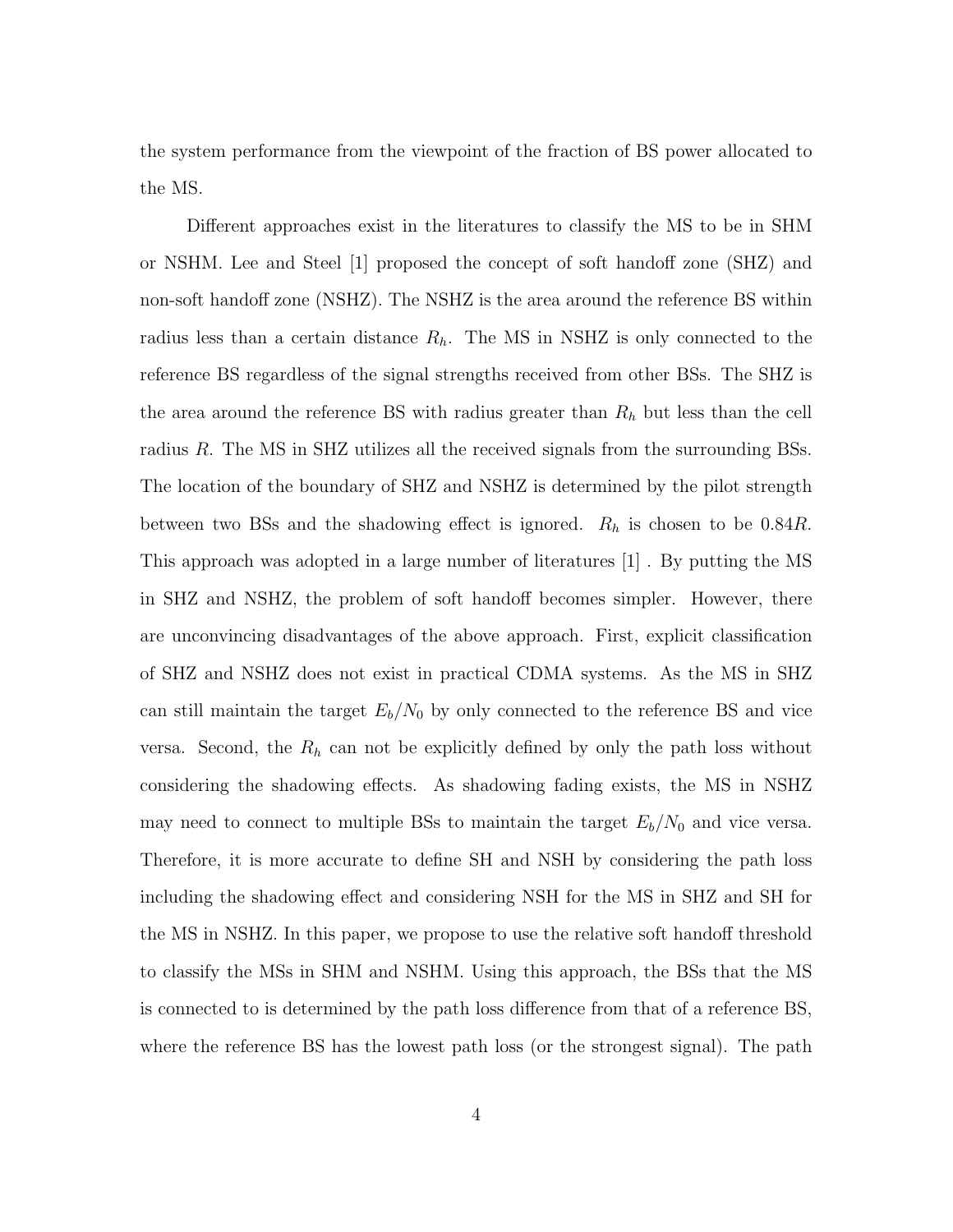loss difference is the soft handoff threshold (SHT). Using that model, the MS in the SHZ can be in SH with other BSs with a certain probability.

Using the proposed soft handoff model and assuming the Rake receiver at the MS use channel-gain-and-interference matched approach to combine the recevied signals from different BSs. We further simplify the expression of  $E_b/N_0$  into one term and derive the probability density function (PDF) of the fraction of BS power allocted to the MS. By imposing an upper limit on the maximum fraction of BS power (MFBP) allocated to the MS, the capacity and outgage probability is derived analytically. We show that the location of SH boundary, which is defiend at the limitation of the system capacity, is determined by the MFBP and SHT. We further show that contradict to what commonly believed in previous literatures, the SH can provide capacity gain only at a larger MFBP and SHT. SH in this case only has the advantage of reducing the outage probability.

This paper is organized as follows. Section II discusses the system model and how to use path loss with shadowing and relative soft handoff threshold to classify the MS in SHM or NSHM. Section III shows the derivation of the distribution of the BS power. The analytical derivation of the capacity and outage probability are also presented in this section. Section IV gives the numerical results and shows how the MFBP and SHT affect capacity and outage. Section V summarizes the results.

#### 1.3 System model

In our analysis, a 13 cells cluster is considered and shown in Fig. 1.1 in order to minimize edge effect, which is caused if the BSs surrounding the MS is not symmetric. Only MSs inside the triangle shown in Fig. 1.1 are considered. Due to the symmetry in the structure, the performance matrix of the system obtained in this triangle can be generalized to the whole reference cell.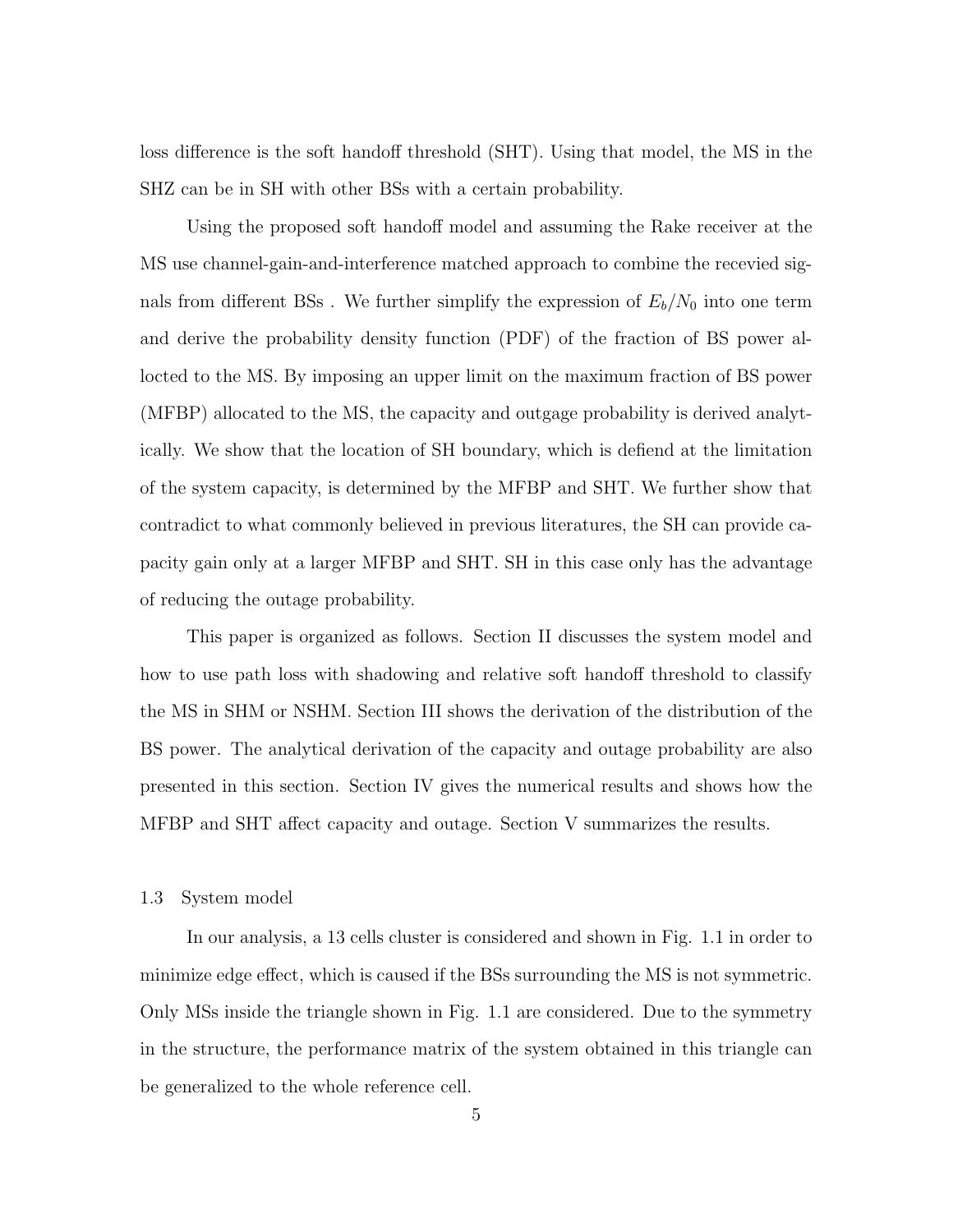

Figure 1.1. Cell structure.

#### 1.3.1 Soft Handoff Model

The SH approach used in the industry is complex to analyze.

Table 1.1. Base Class 0 System Frequecies

| System | Reverse Link $(MHz)$ | Forward Link (MHz) |
|--------|----------------------|--------------------|
|        | 824-835              | 869-880            |
|        | 845-846.5            | 890-891.5          |
| B      | 835-845              | 880-890            |
|        | 846.5-849            | 891.5-894          |

For example, IS-95 uses fixed or constant  $T_{ADD}$ ,  $T_{DROP}$  handoff thresholds and a  $T_{TDROP}$  timer to choose the BSs in the active set, which is defined as the set of BSs that the MS is communicating with and requiring power from. When the estimated pilot signal strength from a certain BS is above  $T_{ADD}$ , that BS is put into the active set. The MS combines signals from up to two BSs in the active set and having stronger pilot strengths. If pilot signal strength BSs in active sets drops below  $T_{DROP}$  for at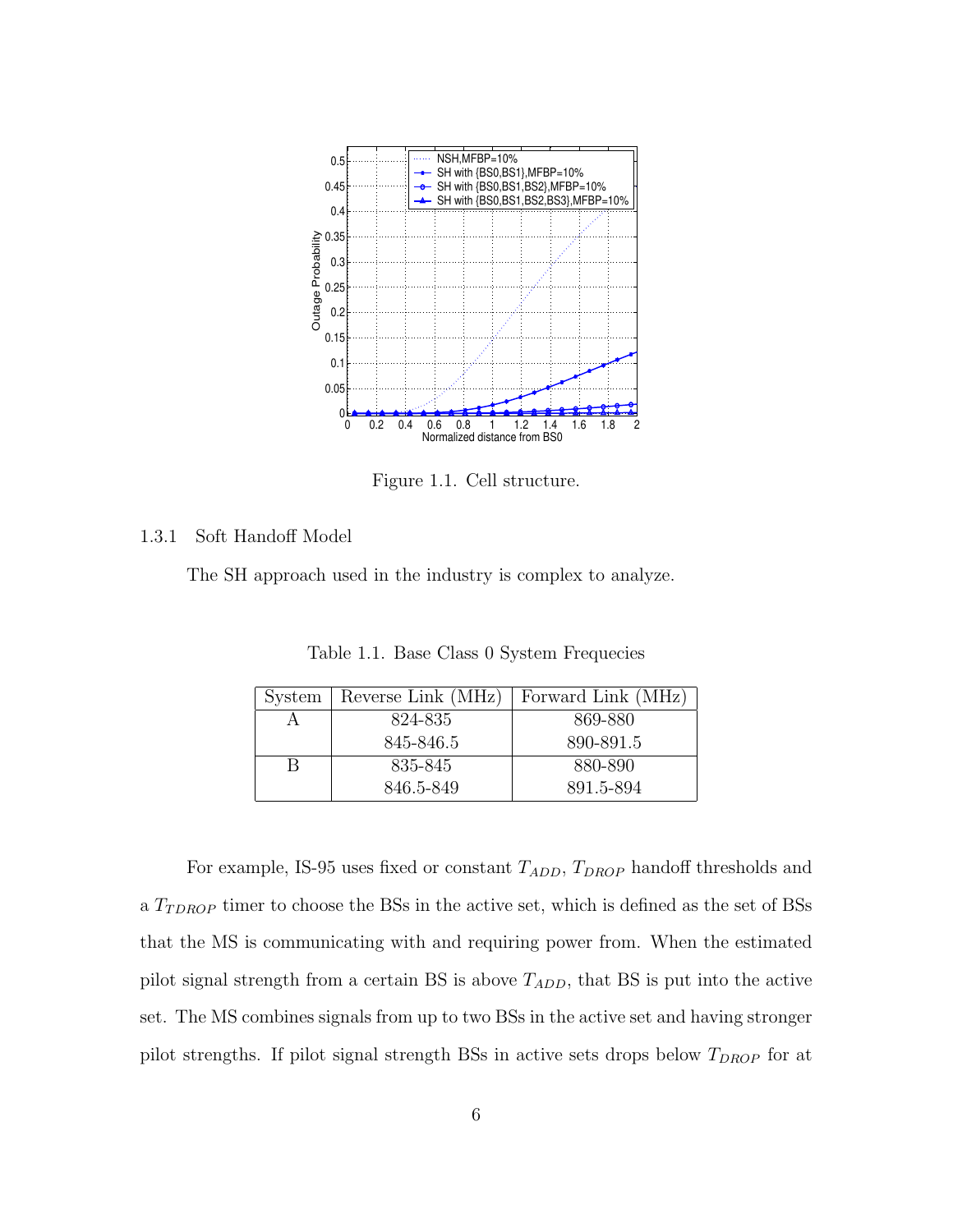least  $T_{TDROP}$  time, the BS is taken away from the active set [1]. The signal strength in IS-95 is defined as the energy-per-chip-to-interference ratio of the pilot channel. However, we can define pilot signal strength as the inverse of path loss with shadowing to effectively classify the MS into NSHM and SHM for the following reasons: First, the active set should be designed to be as stable as possible, which means the fast fading (also called as the small-scale fading [1]) had better be excluded from the choice of the active set. For example, the pilots in IS-95 are sent every 26.66ms for a spread rate of  $1.2288Mcps<sup>1</sup>$  and there are enough fast fading samples to be averaged out in the choice of the active set  $^2$ . Therefore, the selection of the active set had better be determined by the path loss with the slow varying shadowing effect. Second, in practical CDMA systems (For example, IS-95), the MS can easily estimate the time delay, the phase and magnitude of the multipath components to find the stronger signal components [1]. This is because the pilot channel signal level is 4 to 6 dB higher than the traffic channel and the interference mainly comes from pilot channels from surrounding BSs. Third, the usage of  $T_{TDROP}$  timer to model the duration of BSs in the active set can be ignored in the system level design.  $T_{TDROP}$  is useful to account for the the correlation between signals in adjacent locations (or time interval) and avoids unnecessary handoff traffic. However, in system level design, the area taken into consideration is large enough and in the order of 10m. Therefore, the fadings between different location areas are independent [1]. Finally, the estimation of the pilot signal strength in term of path loss with shadowing is as easy as the estimation of energy-per-chip-to-interference. Lognormal distributed large-scale shadowing path loss model [1] is more appropriate to select BS into the active set.

<sup>1</sup> chip per second

<sup>2</sup>The fast fading samples have correlation coefficients greater than zero for a duration of about 4ms at doppler shift of 100Hz [1]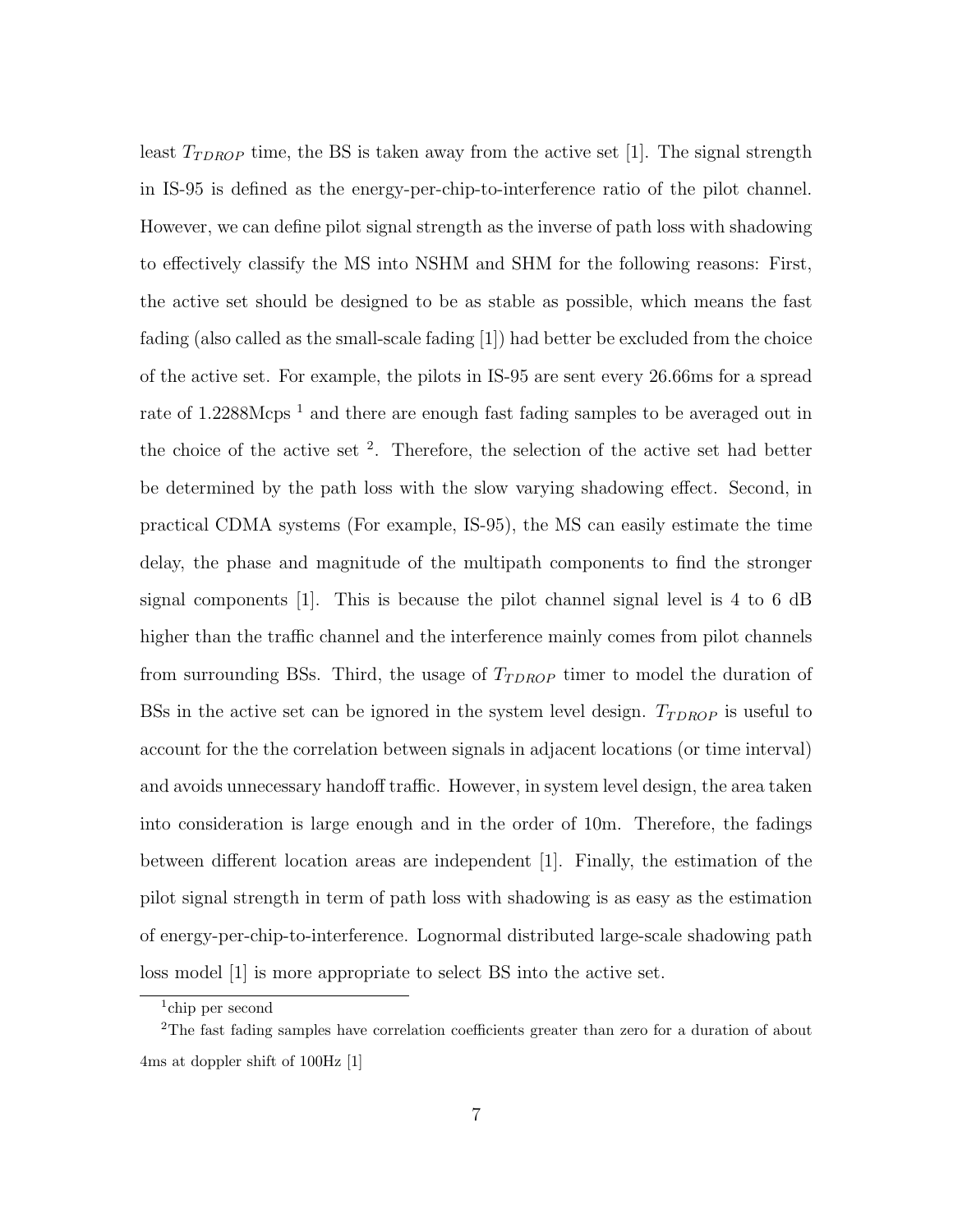This approach is established as follows: First, if we assume that the fraction of BS power allocated from different BSs to MS are the same in the forward link of a power-controlled system, we can use normalized path loss to define reference  $BS_0$ as the one having the smallest path loss as shown in Fig. 1.2. Second, if the path loss of a BS exceeds that of the reference  $BS_0$  by less than Th dB, that BS is put in the active set (or in soft handoff with the MS). If the path loss of a BS exceeds that of the reference  $BS_0$  by greater than Th dB, that BS is not in the active set (or in non-soft handoff with the MS). Third, if other BS has path loss less than the current reference  $BS<sub>0</sub>$ , the reference  $BS$  is changed to that BS. The MS always connects to the BSs in the active set and the active set always includes the reference BS.

The definition of reference BS has its meanings in the reverse link. Because the reference BS has the lowest path loss  $3$  and due to the symmetric of propagation [1], the signal received at the reference BS from the MS is the strongest and more likely has a lower average frame error rate  $(FER)$ <sup>4</sup>. The reverse link uses the select combination to select the BS having the smallest FER [1] to power-control the MS and thereby, the reference BS is more likely to be the power-control BS for the MS in the reverse link.

<sup>3</sup>The path loss is the mean (local mean or time average) path loss and takes into account of the large-scale lognormal shadowing, which is the shadowing effects due to blocking between the transmitter and the receiver

<sup>4</sup>FER is determined by the signal-to-interference ratio at the BS. However, the interference level can be assumed to be the same if assuming all BSs are equally loaded and the MSs is uniformly distributed in every cell.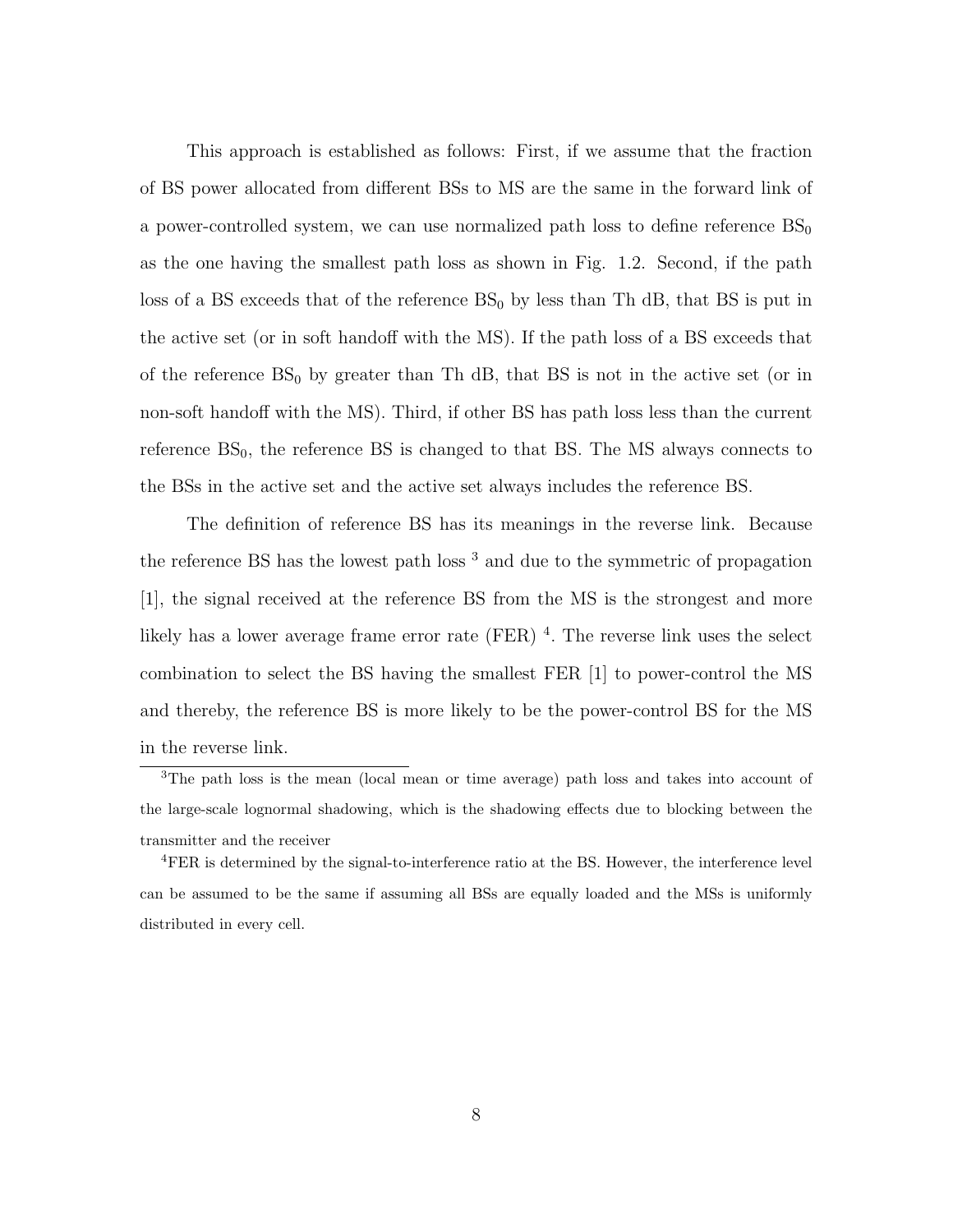

Figure 1.2. Soft handoff model using relative pilot strengths.

1.3.2 This is an example of a very long section title. It should appear single-spaced in the table of contents and not extend all the way to the page numbers. Look in the file chap1.tex to see how this is done.

Symmetric correlated lognormal shadowing model is a simple but effective approach to study the correlation between received signals from different BSs. This model was adopted widely [1]. The path loss  $l_i$  from  $BS_i$  to the MS is assumed to follow a lognormal distribution and is expressed as  $l_i = r_i^u 10^{x_i/10}$ , where  $r_i$  is normalized distance from  $BS_i$  to the MS (normalized to the radius of the cell), u is path loss slope and  $x_i$  is a Gaussian random variable with zero mean and  $\sigma$  standard deviation. Usually, the path loss can be expressed in dB as

$$
L_i = 10 \log_{10} l_i = 10 \log_{10} (r_i^u 10^{x_i/10}) = M_i + a\xi + b\xi_i
$$
\n(1.1)

where  $M_i = 10u \log_{10}(r_i)$  and  $x_i$  is expressed as the weighed summation of two independent Gaussian random variables  $\xi$  and  $\xi_i$  with identical zero mean and  $\sigma$  standard deviation to account for correlation effects. Signals from different BSs are assumed to have the same correlation coefficient of  $E[x_ix_j]/\sigma^2 = a^2$ ,  $i \neq j$  if we limit  $a^2 + b^2 = 1$ .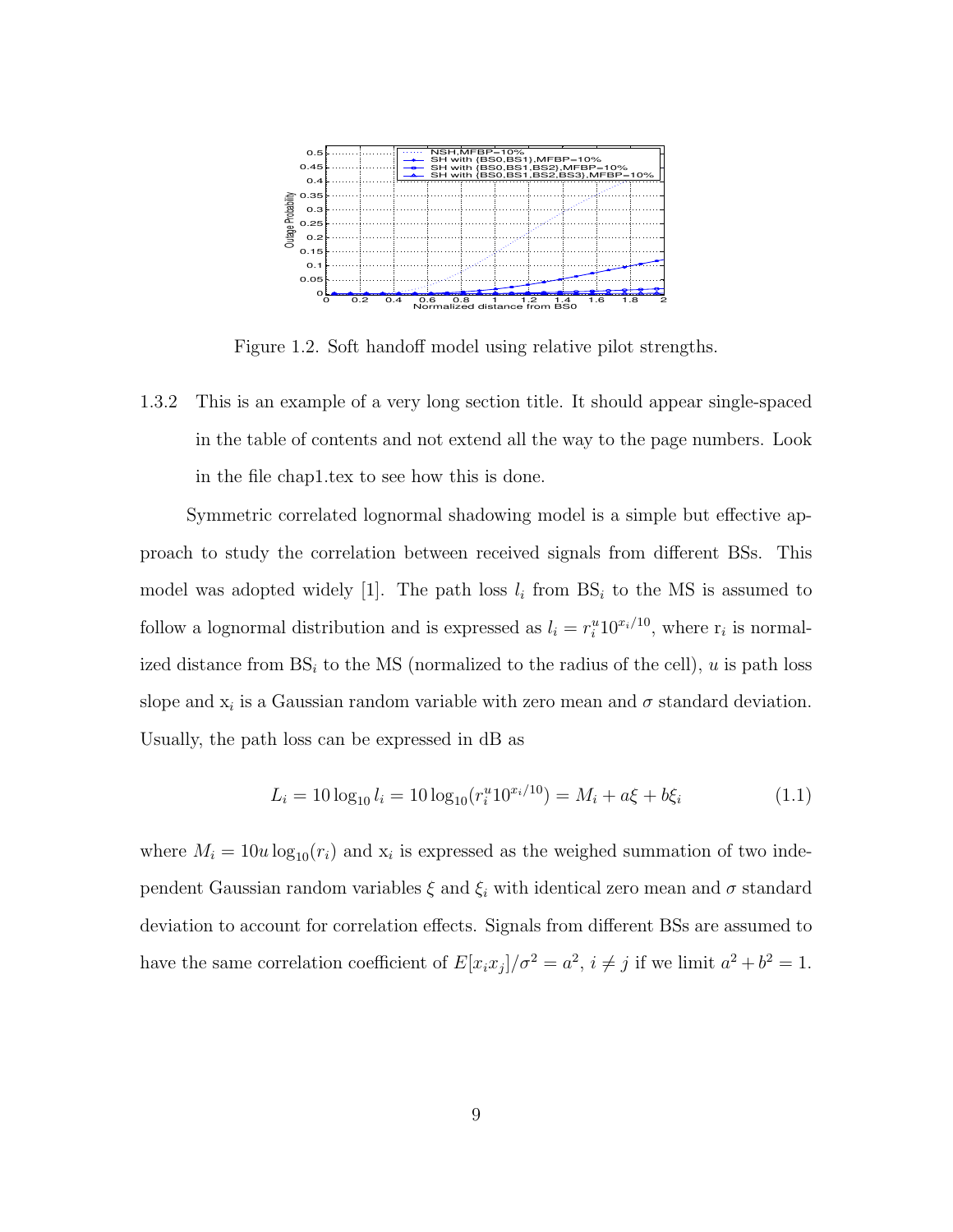#### 1.3.3 Soft handoff and Non-soft Handoff Probability

Assume the active set is  $N_{set} = \{0, i_1, i_2, ..., i_M\}, i_k \in \{1, 2, ..., N\}$ , where N is the total number of BSs taken into consideration (refer to Fig. 1.1, N is 13 in our cells cluster structure). Following the definition of the SH and NSH in section 1.3.1, the probability of SH with active set  $N_{\mathit{set}}$  is derived as

$$
P\{NSH\} = P\{L_0 + Th < L_i, i = 1, 2, \cdots, N\}
$$
\n
$$
= E_z[\prod_{i=1}^{N} Q(z + c_i)] \tag{1.2}
$$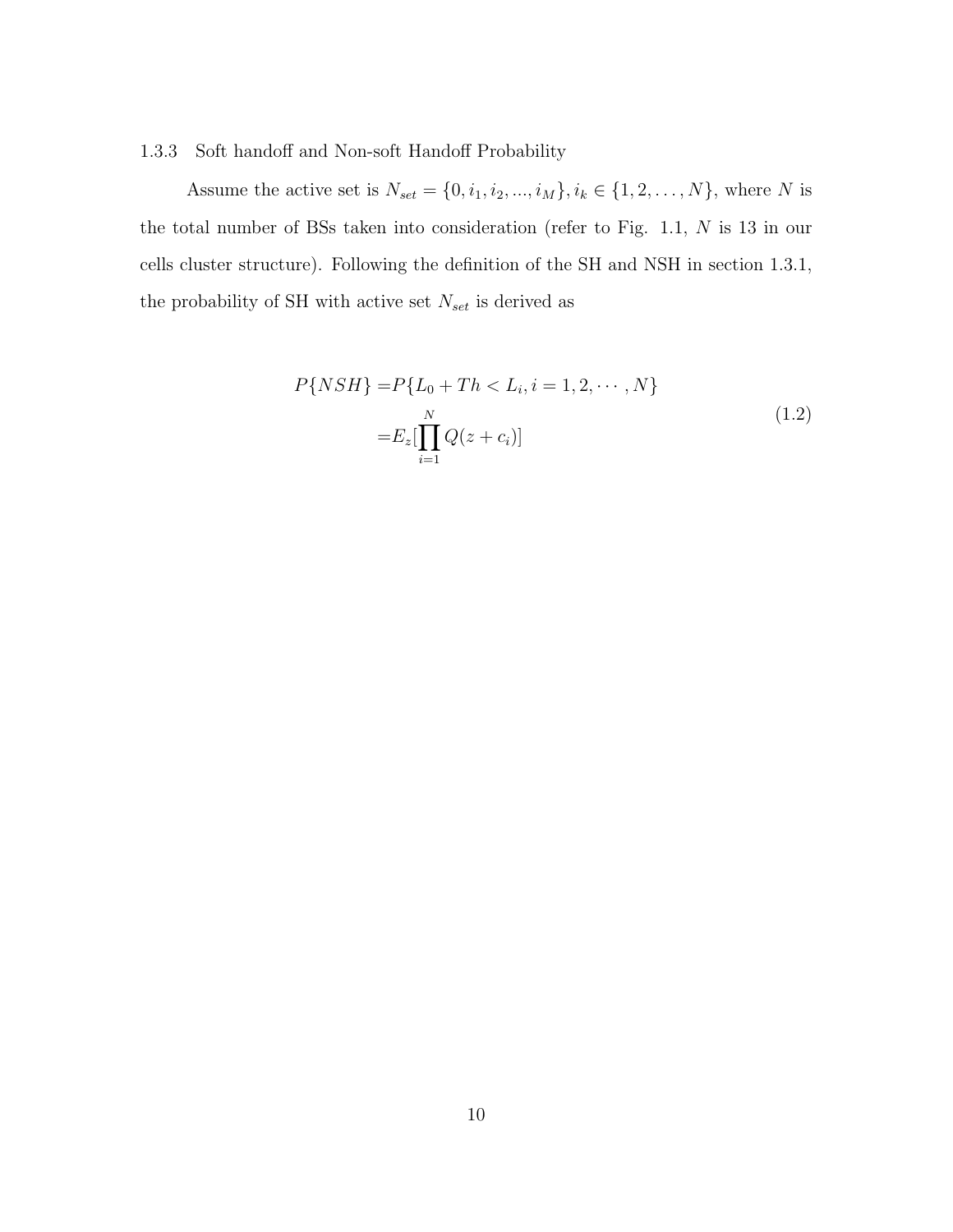#### CHAPTER 2

#### SYSTEM DESCRIPTION

#### 2.1 Introduction

The problem of evaluating the error rate performance of digital coherently detected systems in the presence of AWGN and carrier phase error (usually called partially coherent detection) is being well known and extensively studied in the literature [1]-[8]. Due to their bandwidth efficiency and good error rate performance, BPSK and QPSK are the most investigated systems. In the early studies [1], [2], and [3], the BEP of partially coherent PSK systems was obtained by numerically integrating the conditional BEP expression for a fixed phase error over the phase error statistic. Later on, many authors [4],[5],[6],[7] and [8] have approached this problem by either deriving upper and lower bounds (e.g. Chernoff and Jensen bounds) or by using infinite series approximations (e.g. Fourier and Maclaurin series) to evaluate the average BEP of such systems.

The aforementioned studies did not take channel fading into account.

| Band | Reverse Link (MHz) | Forward Link (MHz) |
|------|--------------------|--------------------|
| A    | 1850-1865          | 1930-1945          |
|      | 1865-1870          | 1945-1950          |
| B    | 1870-1885          | 1950-1965          |
| F.   | 1885-1890          | 1965-1970          |
| F    | 1890-1895          | 1970-1975          |
| F    | 1895-1910          | 1975-1990          |

Table 2.1. Base Class 1 System Frequecies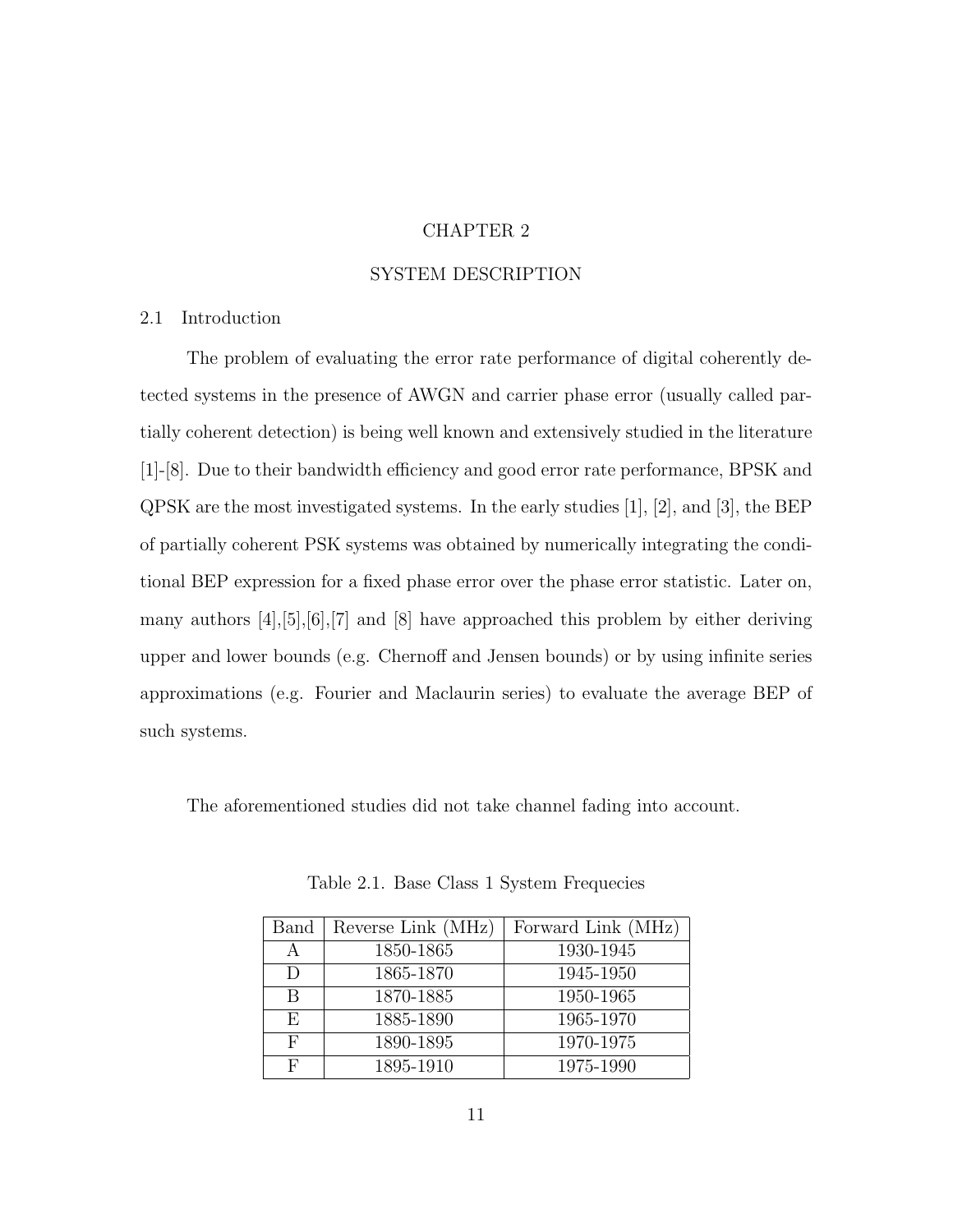And such extension is first targeted by [9], but provided only limited detailed results on that. Most recently, the authors in [10] used Maclaurin series to obtain accurate approximation for the average BEP of partially coherent BPSK and QPSK for several channel fading models, but large tracking-loop SNR was assumed in their analysis. For analytical purposes, it is desirable to have a good approximation, or a tight bound with less restrict assumptions on the system.

In next section, such lower bound on the error rate performance of partially coherent BPSK and QPSK Nakagami-m fading systems using the Jensen's inequality is obtained. In this letter, we basically extend the work done by Najib and Prabhu [5] by considering channel fading impairment in the analysis. Section 3 presents some numerical results while our conclusion is in section 4.

#### 2.2 Bounds Derivation

In this section we will use the Jensen's inequality as in [5] to derive lower bounds on the error probabilities of BPSK and QPSK Nakagami-m faded systems under imperfect carrier phase recovery condition.

#### 2.2.1 BPSK Case

The BEP of BPSK in the presence of AWGN and for a given channel fading magnitude and carrier phase error can be written as [4]

$$
P_2(e|\alpha, \epsilon) = \frac{1}{2} \operatorname{erfc} \left( \sqrt{\gamma}_b \alpha \cos \epsilon \right), \qquad (2.1)
$$

where  $E_b/N_0$  is the average signal-to-noise (SNR) per bit.  $\alpha$  is the magnitude of the channel fading gain. Here, we assumed a slowly Nakagami-m faded channel, hence,  $\alpha$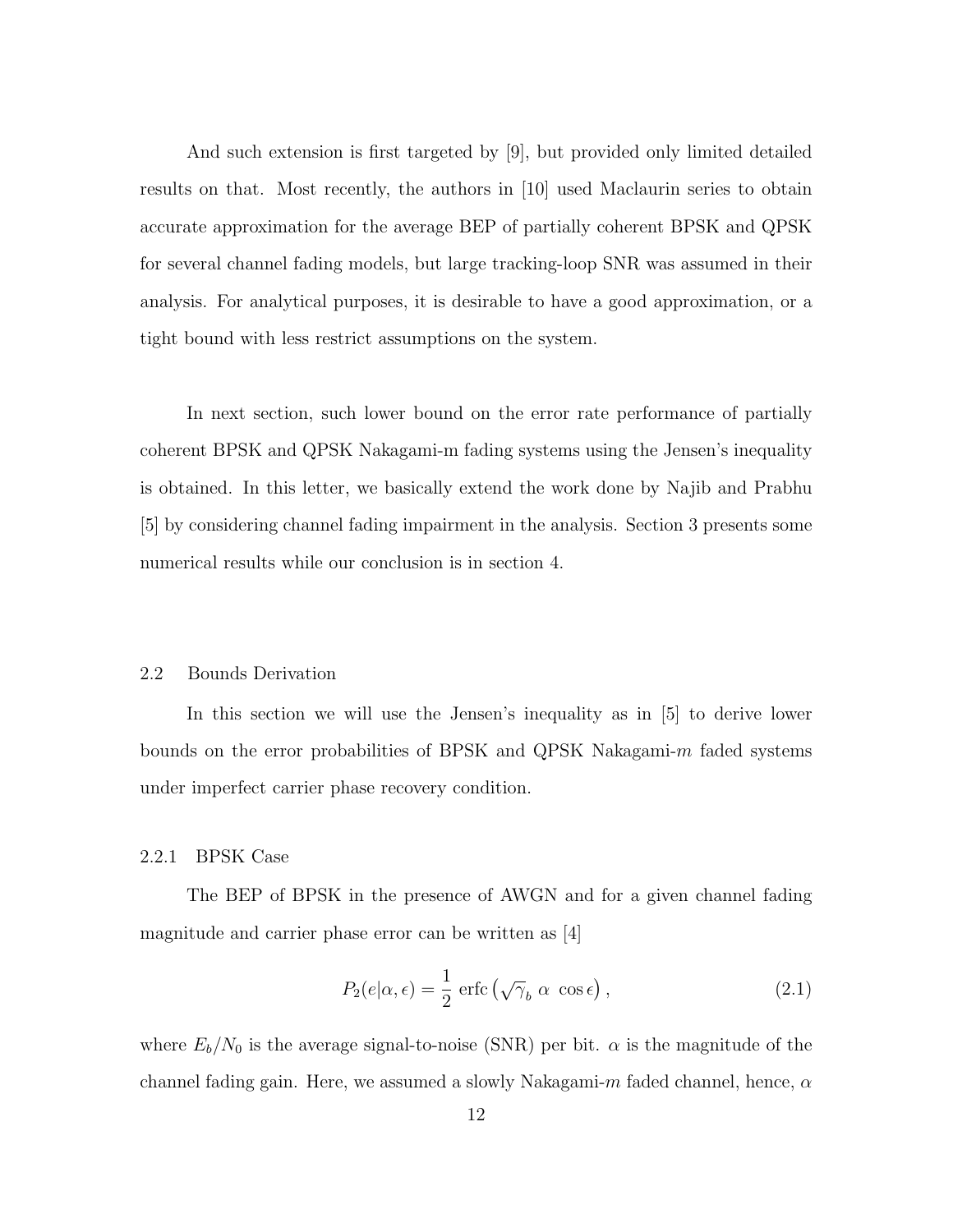(as well as  $\epsilon$ ) would remain constant over the data symbol duration T with probability density function (pdf) given as

$$
p\ (\alpha) = \frac{2m^m}{\Omega^m \Gamma(m)} \ \alpha^{2m-1} e^{-\frac{m}{\Omega} \ \alpha^2}, \quad \alpha \ge 0 \tag{2.2}
$$

where  $\Omega = E[\alpha^2]$  is the envelope average power,  $\Gamma(.)$  in the Gamma function, and  $m \geq 0.5$  is the fading severity parameter. The Nakagami-m distribution spans many fading distributions. For  $m = 0.5$  it becomes one-sided Gaussian distribution, for  $m = 1$  it becomes Rayleigh distribution, and no fading case is obtained when  $m \to \infty$ .

The phase reference error  $\epsilon$  is typically modeled by Tikhonov distribution that given by [2]

$$
p\left(\epsilon\right) = \frac{e^{\rho_c \cos \epsilon}}{2\pi I_0(\rho_c)}, \quad |\epsilon| \le 0 \tag{2.3}
$$

this distribution is applied when the carrier phase is derived from unmodulated carrier tone using a first-order phase-locked loop, as well as, a second order PLL when the SNR in the loop bandwidth  $\rho_c$  is large [2]. In most practical interest,  $\rho_c >> 1$ , in which case the rms phase error  $\sigma_{\epsilon} \simeq \rho_c^{-1/2}$ . However, exact relationship between  $\sigma_{\epsilon}$  and  $\rho_c$  is given in  $[2]$  .  $I_n(.)$  is the *n*th order modified Bessel function of the first kind.

The Jensen's inequality states that for any real-valued convex function  $\xi(x)$  in a finite-mean random variable x, the mean of  $\xi(x)$  is lower bounded by the function value at the mean of  $x \, [2]$ . Mathematically,

$$
E\left[\xi(x)\right] \ge \xi\left(E[x]\right),\tag{2.4}
$$

where  $E[.]$  is the mathematical expectation. Since the error function in  $(2.1)$  is not a convex function in over the entire domain of  $\epsilon$ , the Jensen inequality is not applicable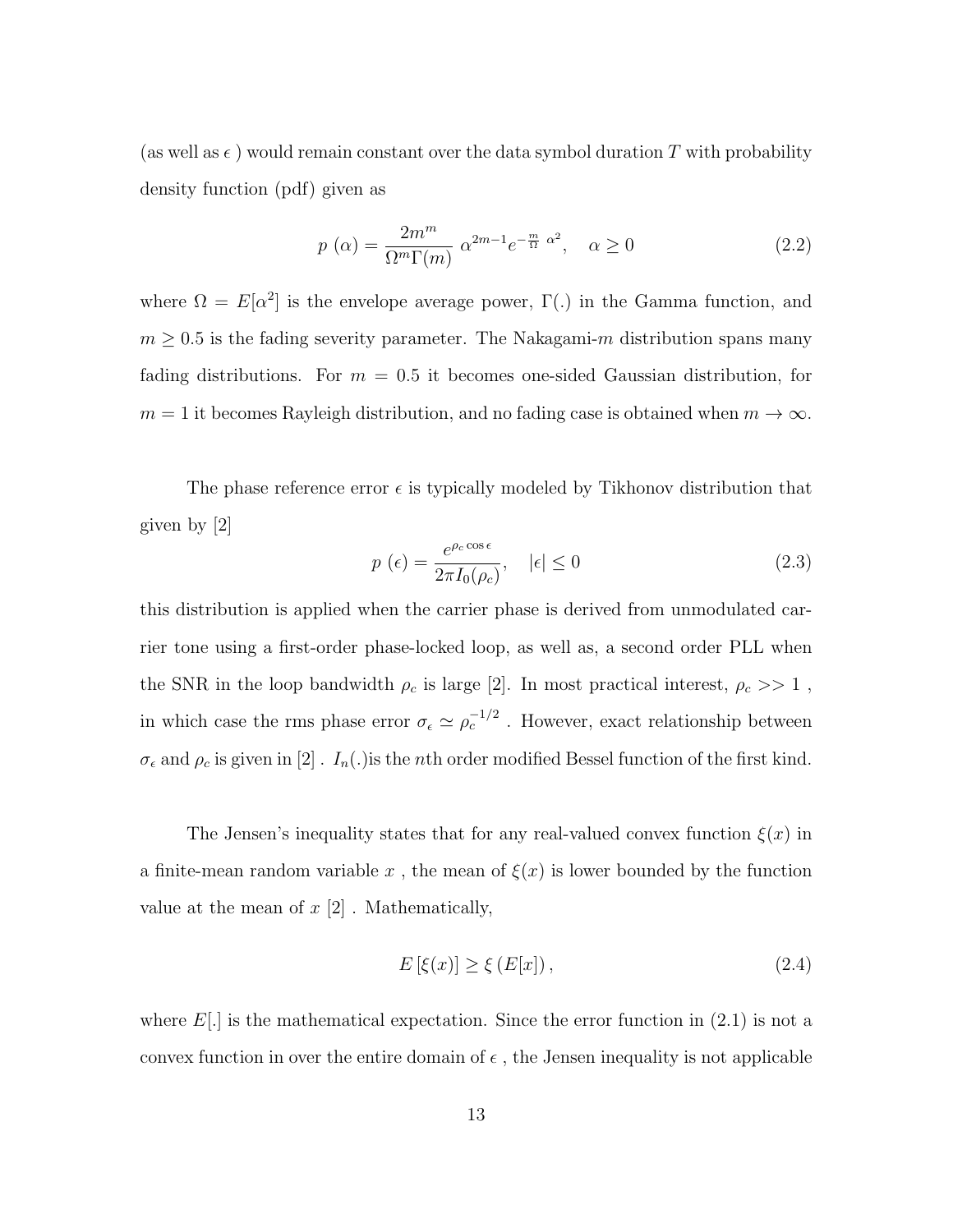to it. Instead by using the simple inequality  $\cos x \le |\cos x|$ , a lower bound of (2.1) can be written as

$$
P_2(e|\alpha, \epsilon) \ge \frac{1}{2} \operatorname{erfc}\left(\sqrt{\gamma_b \cos^2 \epsilon} \alpha\right),\tag{2.5}
$$

It can be readily shown that the right hand side of (2.5) is now a convex function in  $\cos^2 \epsilon$  for all  $|\epsilon| \leq \pi$ . By applying Jensen's inequality to (2.5) the BEP of BPSK under given is lower bounded by

$$
P_2(e|\alpha) = E\left[P_2(e|\alpha, \epsilon)\right]|_{\epsilon} \ge \frac{1}{2} \operatorname{erfc}\left(\sqrt{\gamma_b L_2} \alpha\right),\tag{2.6}
$$

where  $L_2 = E[\cos^2 \epsilon]$  is the average power loss in the BPSK signal due to  $\epsilon$ . For the distribution given in (2.3), one can write

$$
L_2 = \frac{1}{2\pi I_0(\rho_c)} \int_{-\pi}^{\pi} e^{\rho_c \cos x} \cos^2 x \, dx = \frac{1}{2} \left[ 1 + \frac{I_2(\rho_c)}{I_0(\rho_c)} \right]. \tag{2.7}
$$

To eliminate the dependence of  $(2.6)$  on  $\alpha$  we have to average it over all values of  $\alpha$  . That is

$$
P_2(e) \geq \frac{1}{2} \int_{0}^{\infty} \text{erfc}\left(\sqrt{\gamma_b L_2} \alpha\right) p\left(\alpha\right) d\alpha. \tag{2.8}
$$

For the distribution given in (2.2), a closed form solution of (2.8) can be written using [11, eq.  $6.286.1$ ] as

$$
P_2(e) \geq \frac{m^{m-1}\Gamma(m+1/2)}{2\Omega^m \sqrt{\pi} \Gamma(m) \left(\gamma_b L_2\right)^m} F\left(m, m+1/2; m+1; -\frac{m}{\Omega \gamma_b L_2}\right),\tag{2.9}
$$

where  $F(a, b; c; x)$  is the Gaussian hypergeometric function.

#### 2.2.2 QPSK Case

The derivation of BEP in the QPSK case will be based on the assumption that the pair of information bits is mapped into the four phases using the Gray-encoding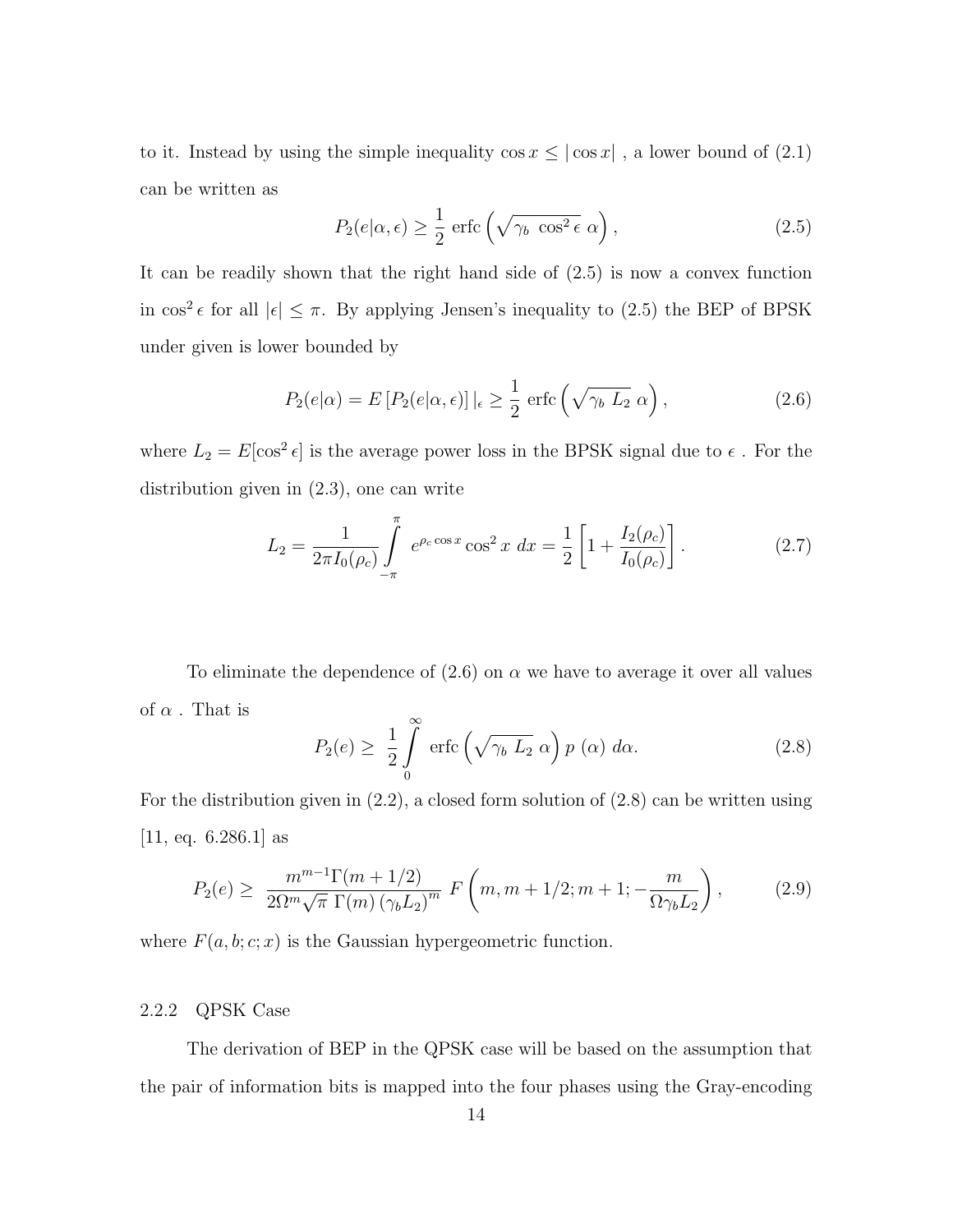

Figure 2.1. Average bit error probability of partially coherent Nakagami-m BPSK channel,  $\sigma_{\epsilon} = 16^{\circ}$ . This is just additional wording to make this caption stretch to another line..

scheme in which the adjacent assigned bits differ only in one position. According to that, the BEP conditioned on  $\alpha$  and  $\epsilon$  and assuming equally probable symbols can be shown to be [4]

$$
P_2(e|\alpha,\epsilon) = \frac{1}{4} \operatorname{erfc}\left(\sqrt{2\gamma_b} \alpha \cos(\epsilon + \pi/4)\right) + \frac{1}{4} \operatorname{erfc}\left(\sqrt{2\gamma_b} \alpha \cos(\epsilon - \pi/4)\right), (2.10)
$$

using  $2\cos^2(x\mp\pi/4) = 1 \pm \sin 2x$ , the right hand side of (2.10) can be bounded by

$$
P_2(e|\alpha,\epsilon) \ge \frac{1}{4} \operatorname{erfc}\left(\sqrt{\gamma_b(1+\sin 2\epsilon)}\,\alpha\right) + \frac{1}{4} \operatorname{erfc}\left(\sqrt{\gamma_b(1-\sin 2\epsilon)}\,\alpha\right)
$$
  
=  $\frac{1}{4} \operatorname{erfc}\left(\sqrt{\gamma_b(1+|\sin 2\epsilon|)}\,\alpha\right) + \frac{1}{4} \operatorname{erfc}\left(\sqrt{\gamma_b(1-|\sin 2\epsilon|)}\,\alpha\right).$  (2.11)

Noting that  $P_4(e|\alpha, \epsilon)$  is a convex function in  $|\sin 2\epsilon|$ . So, the average of  $P_4(e|\alpha, \epsilon)$ over  $\epsilon$  in the last equation can be further bounded by

$$
P_2(e|\alpha) \ge \frac{1}{4} \operatorname{erfc}\left(\sqrt{\gamma_b L_4^+} \alpha\right) + \frac{1}{4} \operatorname{erfc}\left(\sqrt{\gamma_b L_4^-} \alpha\right),\tag{2.12}
$$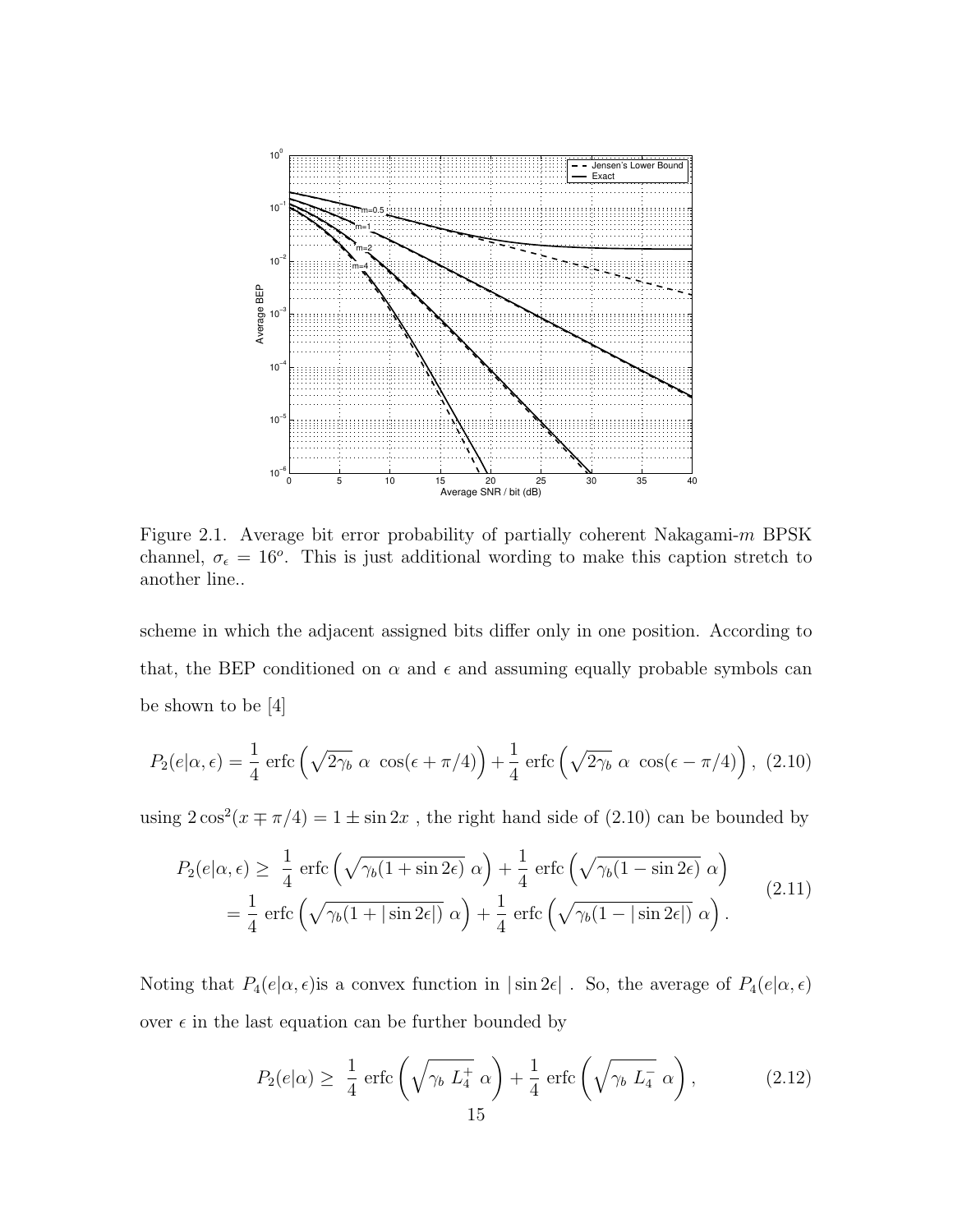

Figure 2.2. Average bit error probability of partially coherent Nakagami-m BPSK channel,  $\sigma_{\epsilon} = 12^o$ .

where  $L_4^+ = E[1 + |\sin 2\epsilon|]$  and  $L_4^- = E[1 - |\sin 2\epsilon|]$  are the average power losses in the QPSK quadrature carriers. Again for Tikhonov phase error distribution  $\epsilon$ , it was shown that [5]

$$
L_4^+ = 2 - L_4^- = 1 + \frac{4}{\pi \rho_c^2 I_0(\rho_c)} \left[ \rho_c \sinh \rho_c - \cosh \rho_c + 1 \right]. \tag{2.13}
$$

Finally, by integrating (2.12) over the pdf of  $\alpha$ , the average BEP of QPSK system under investigation is lower bounded by

$$
P_2(e) \geq \frac{m^{m-1}\Gamma(m+1/2)}{4\Omega^m\sqrt{\pi} \Gamma(m)} \left[ \vartheta(m,\gamma_b,L_4^+) + \vartheta(m,\gamma_b,L_4^-) \right],
$$
 (2.14)

where

$$
\vartheta(a,b,c) = \frac{F(a, a + 1/2; a + 1; -\frac{a}{\Omega bc})}{(bc)^a}.
$$
\n(2.15)

To summarize, a lower bound for the average BEP of partially coherent Nakagamim faded BPSK system is given in  $(2.9)$  and  $(2.7)$  and for QPSK system in  $(2.14)$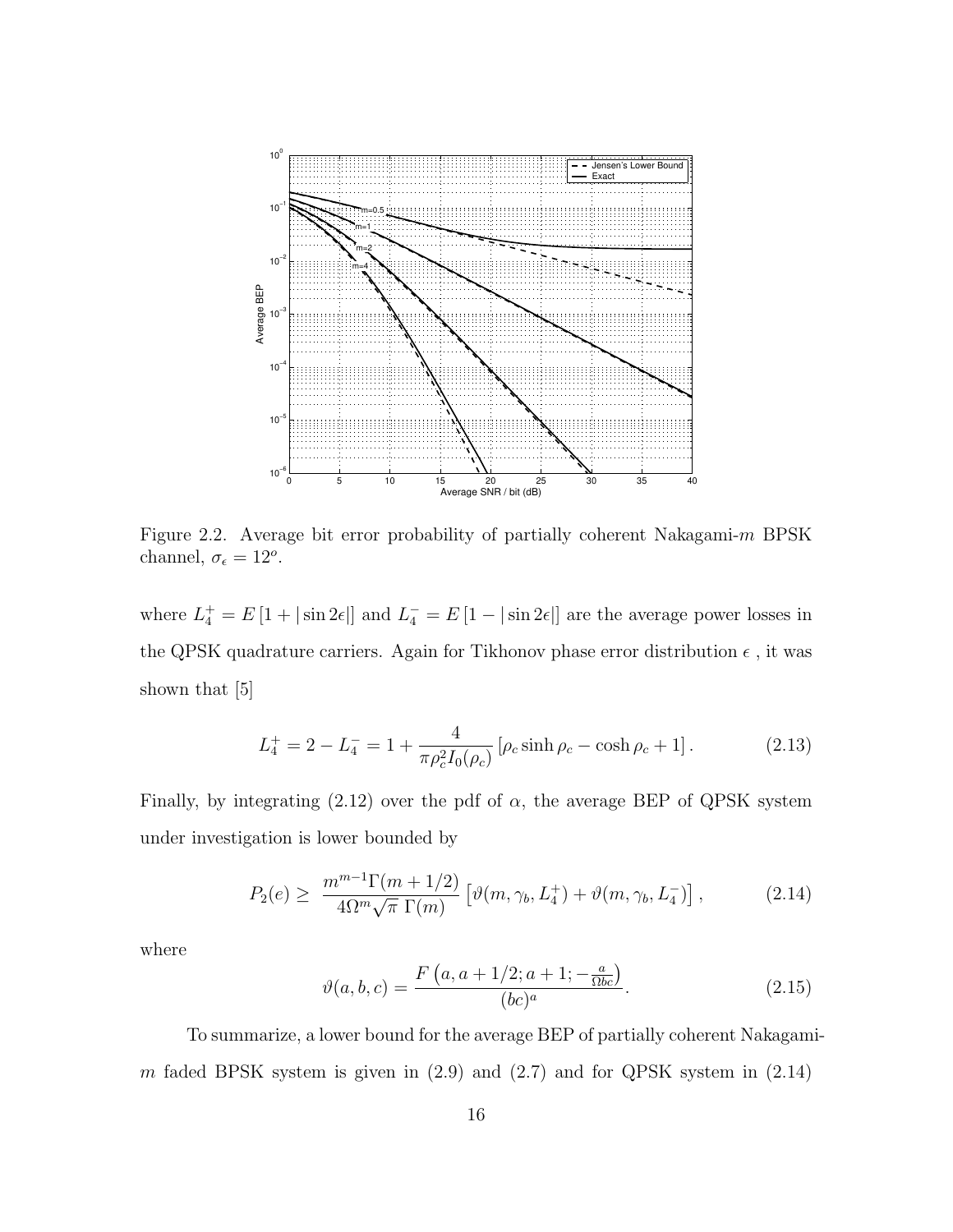

Figure 2.3. Average bit error probability of partially coherent Nakagami-m QPSK channel,  $\sigma_{\epsilon} = 10^{\circ}$ .

together with (2.13) and (2.15). The question is how to evaluate the Gaussian hypergeometric function  $F(m, m + 1/2; m + 1; x)$ that appears in the bounds expressions. This is what we will investigate in the next paragraphs.

#### 2.2.3 Special Cases

2.2.3.1 For one-sided Gaussian fading  $(m=1/2)$ 

For  $m=1/2$  and by using [12, eq. 15.1.5]

$$
F(1/2, 1; 3/2; -x^2) = x^{-1} \tan^{-1} x.
$$
 (2.16)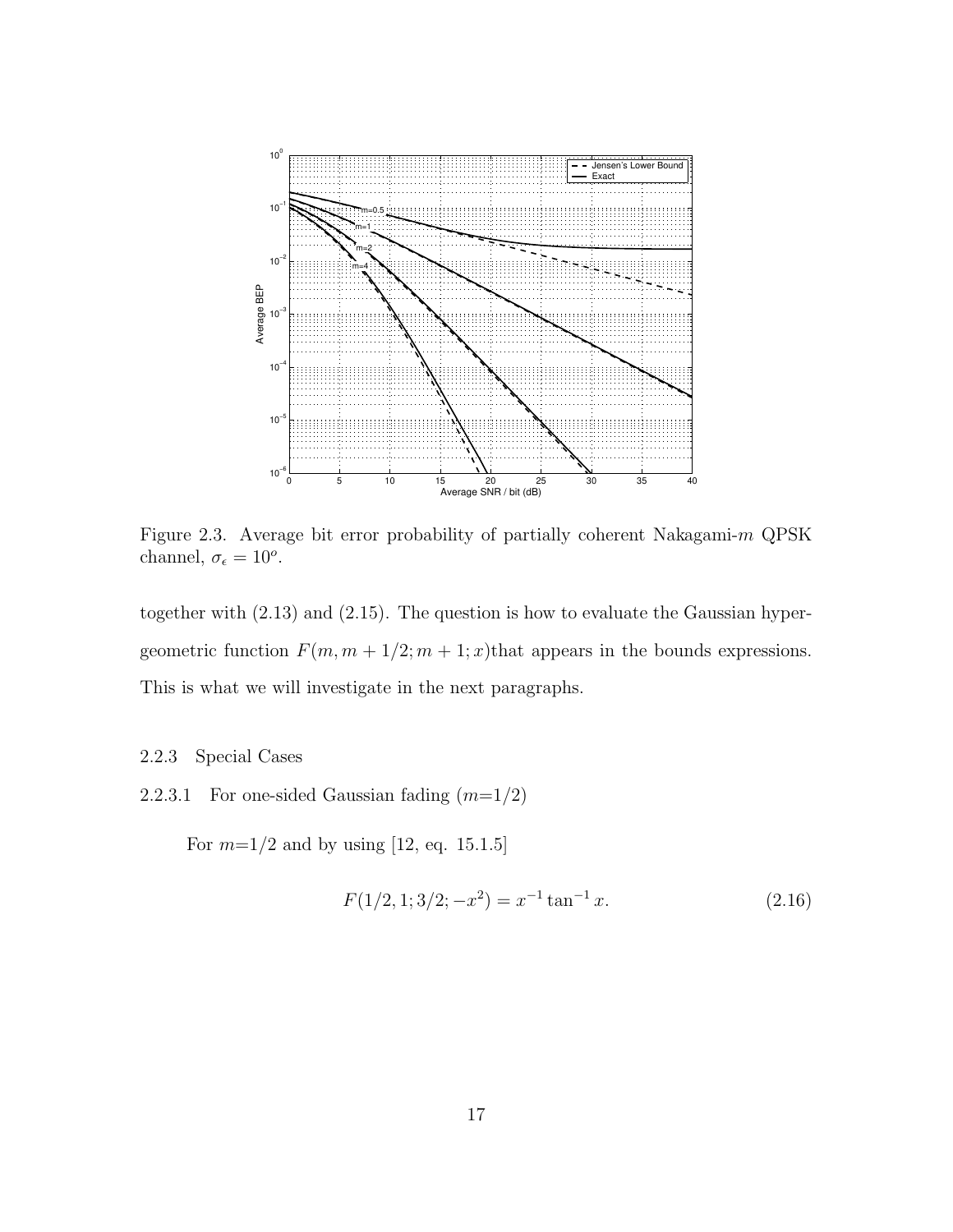

Figure 2.4. Average bit error probability of partially coherent Nakagami-m QPSK channel,  $\sigma_{\epsilon} = 6^{\circ}$ .

2.2.3.2 For integer m

If m is integer, a recursive down formula[12, eq. 15.2.12] can be used to evaluate  $F(m, m + 1/2; m + 1; x)$  as

$$
F(a, b; v - 1; x) = c_1(a, b, v, x) F(a, b; v; x) + c_2(a, b, v, x) F(a, b; v + 1; x), \quad (2.17)
$$

where

$$
c_1(a, b, v, x) = \frac{v[v - 1 - (2v - a - b - 1)x]}{v(v - 1)(1 - x)}
$$
  

$$
c_2(a, b, v, x) = \frac{(v - a)(v - b)x}{v(v - 1)(1 - x)}.
$$
 (2.18)

Let  $a=m, b=m+1/2$  , and  $v=2m$  and keep calculating till  $v=m+2$  .The seed values to start with can be calculated from [12, eq's. 15.1.13,14] as

$$
F(m, m+0.5; 2m+1; x) = 2^{2m} \left[ 1 + (1-x)^{1/2} \right]^{-2m}
$$
  

$$
F(m, m+0.5; 2m; x) = 2^{2m-1} (1-x)^{-1/2} \left[ 1 + (1-x)^{1/2} \right]^{1-2m}.
$$
 (2.19)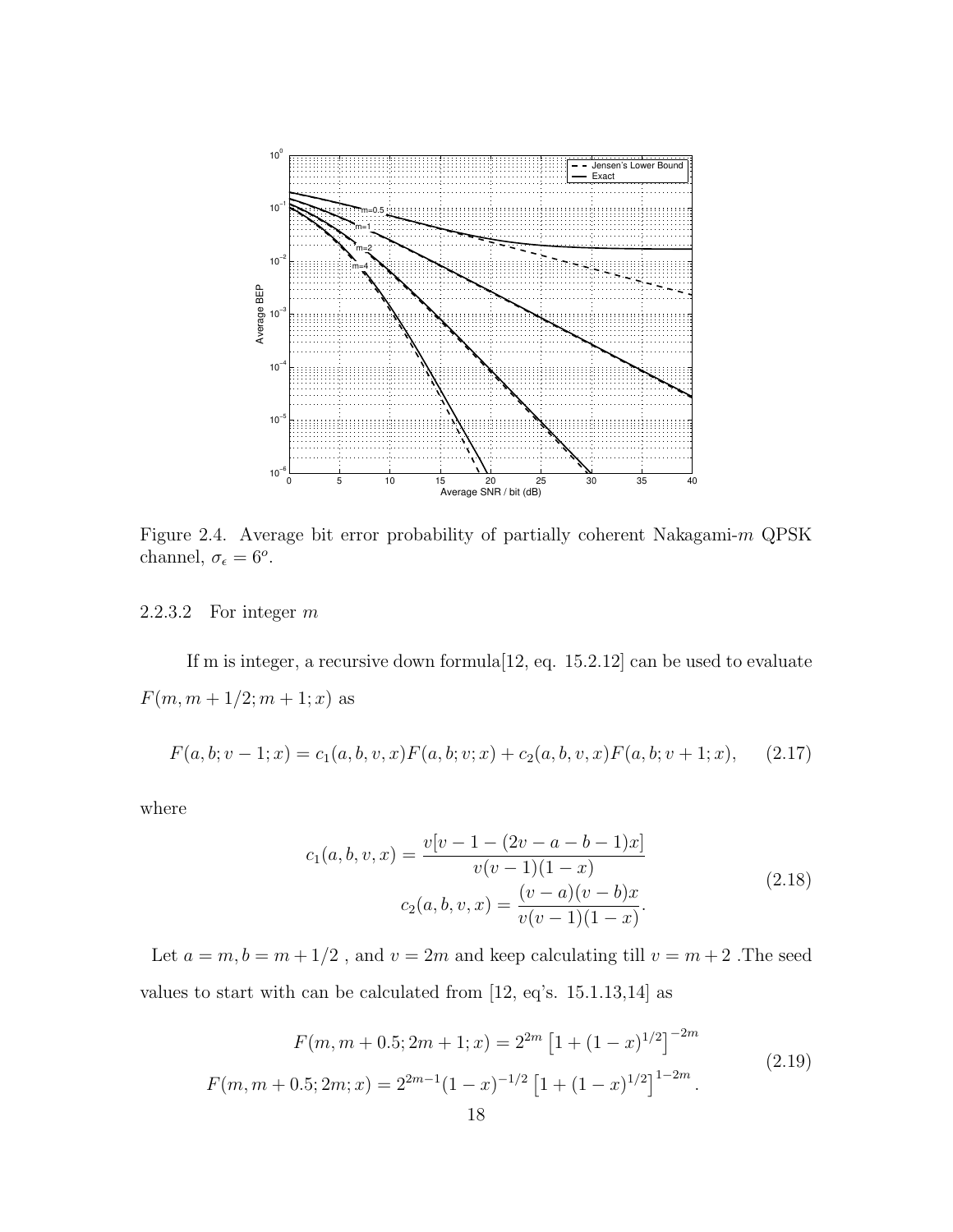Note that for the Rayleigh fading case where  $m=1$ ,  $F(m, m+1/2; m+1; x)$  can be evaluated directly from (2.19).That is,

$$
F(1,3/2;2;x) = 2(1-x)^{-1/2} \left[1 + (1-x)^{1/2}\right]^{-1}.
$$
 (2.20)

2.3 Results

The bound for BPSK system as given in (2.9) is plotted in Fig. 1 for different fading parameter m as a function of SNR at rms phase error of  $\sigma_{\epsilon} = 16^{\circ}$  and in Fig. 2 at  $\sigma_{\epsilon} = 12^{\circ}$ . Similar results for the QPSK case using (2.14) and (2.15) are presented in Fig. 3 at  $\sigma_{\epsilon} = 10^{\circ}$  and in Fig. 4 at  $\sigma_{\epsilon} = 6^{\circ}$ . Exact results using Fourier series approximation as derived in [13] are also shown for validation purposes.

From these figures one can note that the tightness of these bounds increases as the tracking loop SNR increases (i.e. the rms phase error  $\sigma_{\epsilon}$  decreases). In the BPSK case, the bound leads to the exact result at  $\sigma_{\epsilon} \leq 12^{\circ}$ , while the bound reaches to the exact results at  $\sigma_{\epsilon} \leq 5^{\circ}$  in the QPSK case. We expect that since the QPSK requires much higher degrees of phase precision than the BPSK case. This is due to the cross-talk interference between the QPSK quadrature carriers that introduced by the carrier phase error. Even for higher rms phase error, the degradation in the error performance between the derived bounds and the exact results is about 0.3 dB in the BPSK case at a BEP of  $10^{-4}$  and  $m=4$ , and about 1 dB in the QPSK case at a BEP of  $10^{-4}$  and  $m=2$ . These values corresponding to  $\sigma_{\epsilon} = 16^{\circ}$  in BPSK case and  $\sigma_{\epsilon} = 10^o$  in QPSK case.

Also, the figures clearly show that the tightness of the bounds is better for deeply faded environment (i.e. small  $m$ ) than for less sever fading environment. This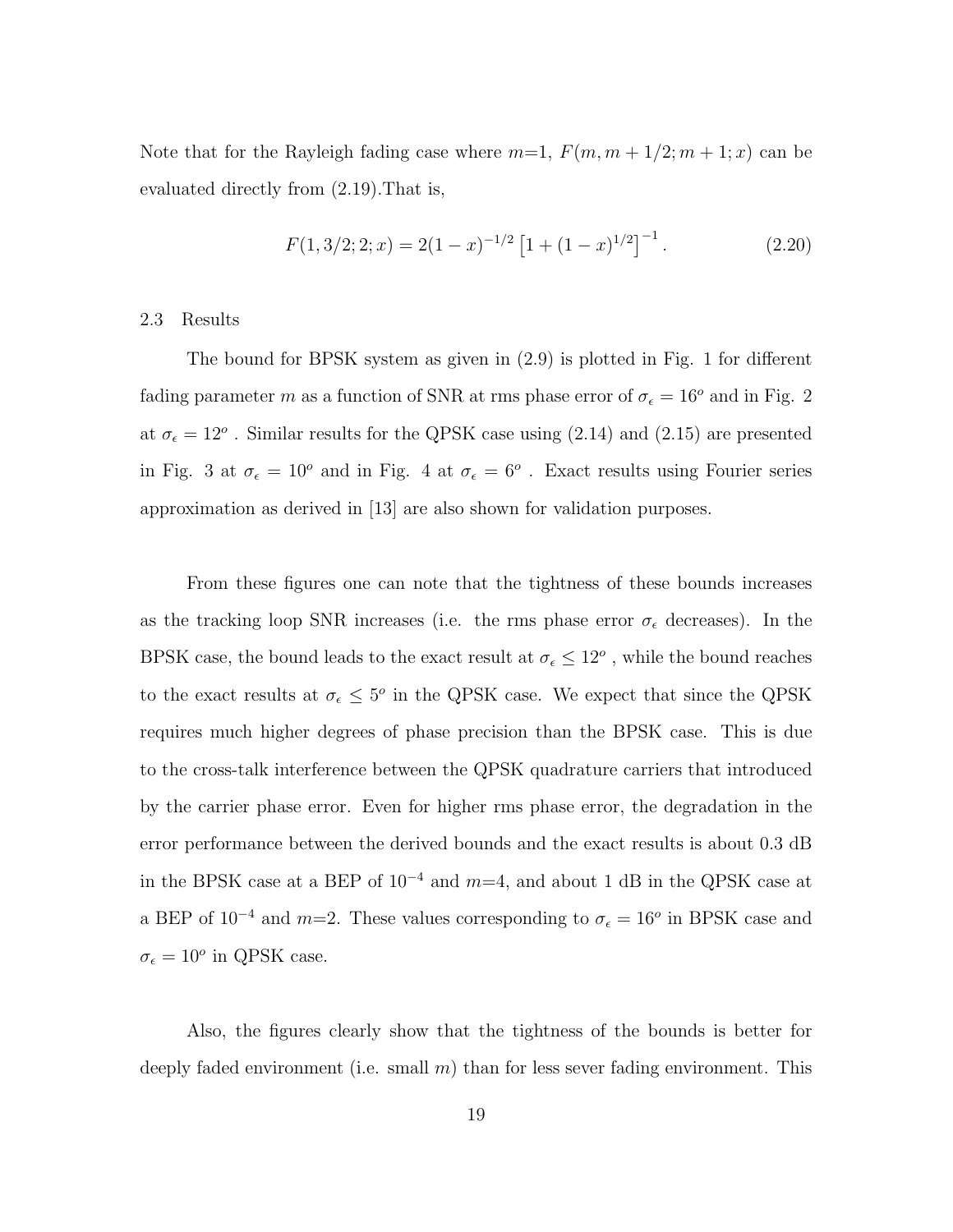can be explained as follow. The bounds were derived for the phase error loss terms ( cos  $\epsilon$  in the BPSK case and  $1 \pm \sin 2\epsilon$  in the QPSK case), while exact analysis of the fading effect was done. That means in deeply fading environment where the system performance is dominated by fading rather than the phase error, the bounds will be much tightness. Anyway, for most practical cases, the bounds remain tight enough to be useful as a design tool.

#### 2.4 Conclusions

Lower bounds on the error probability of Nakagami- $m$  faded BPSK and QPSK channels operating in a noisy carrier synchronization environment have been derived. The derivation is based on the Jensen's inequality of defined convex functions. These bounds were shown to be tight for practical range of the rms phase errors. that, and equally important, is the simplicity of the solution approach afforded by those bounds compared to the series approach solution given in [13], or [10].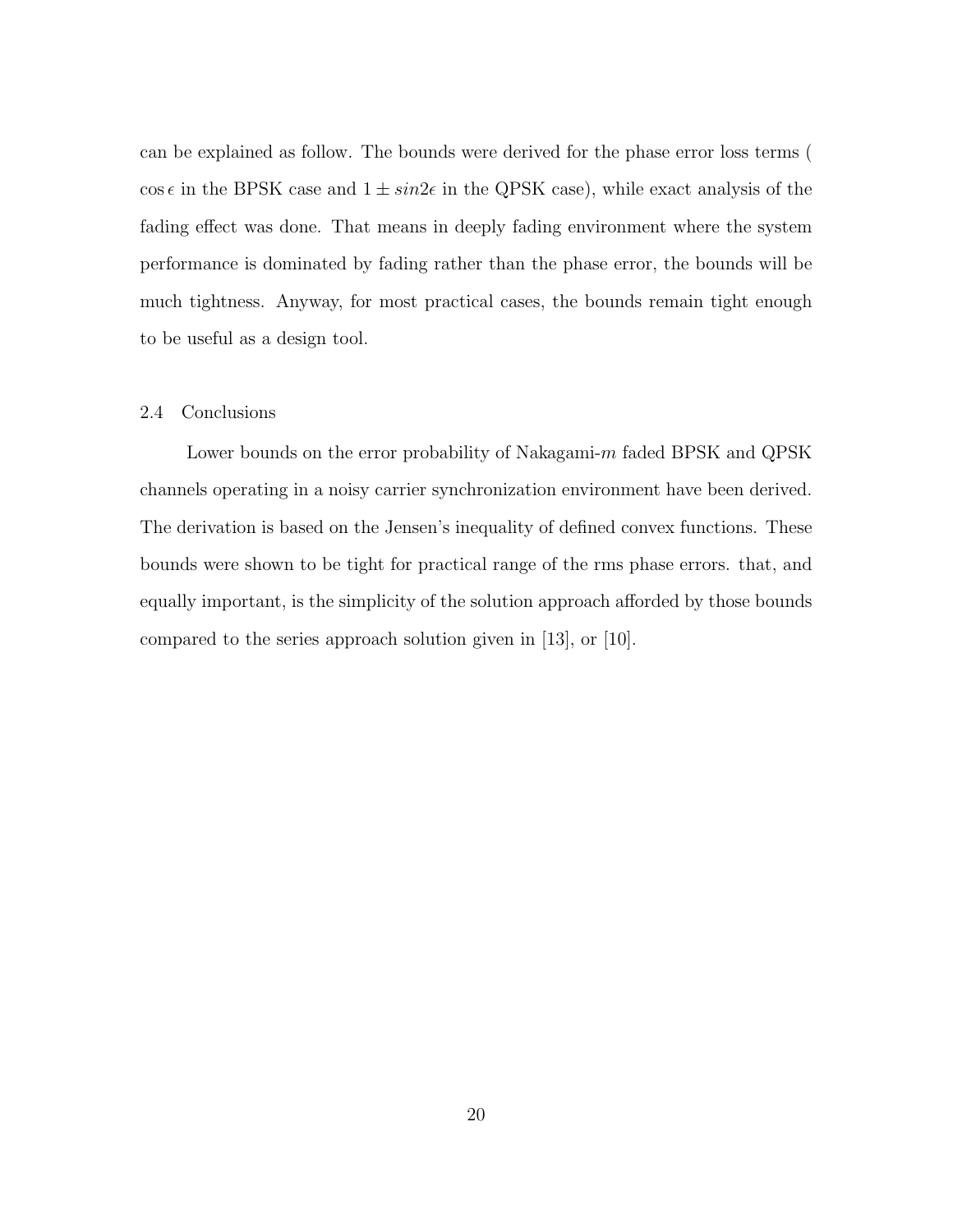APPENDIX A

## JENSEN'S INEQUALITY FOR CONVEX FUNCTIONS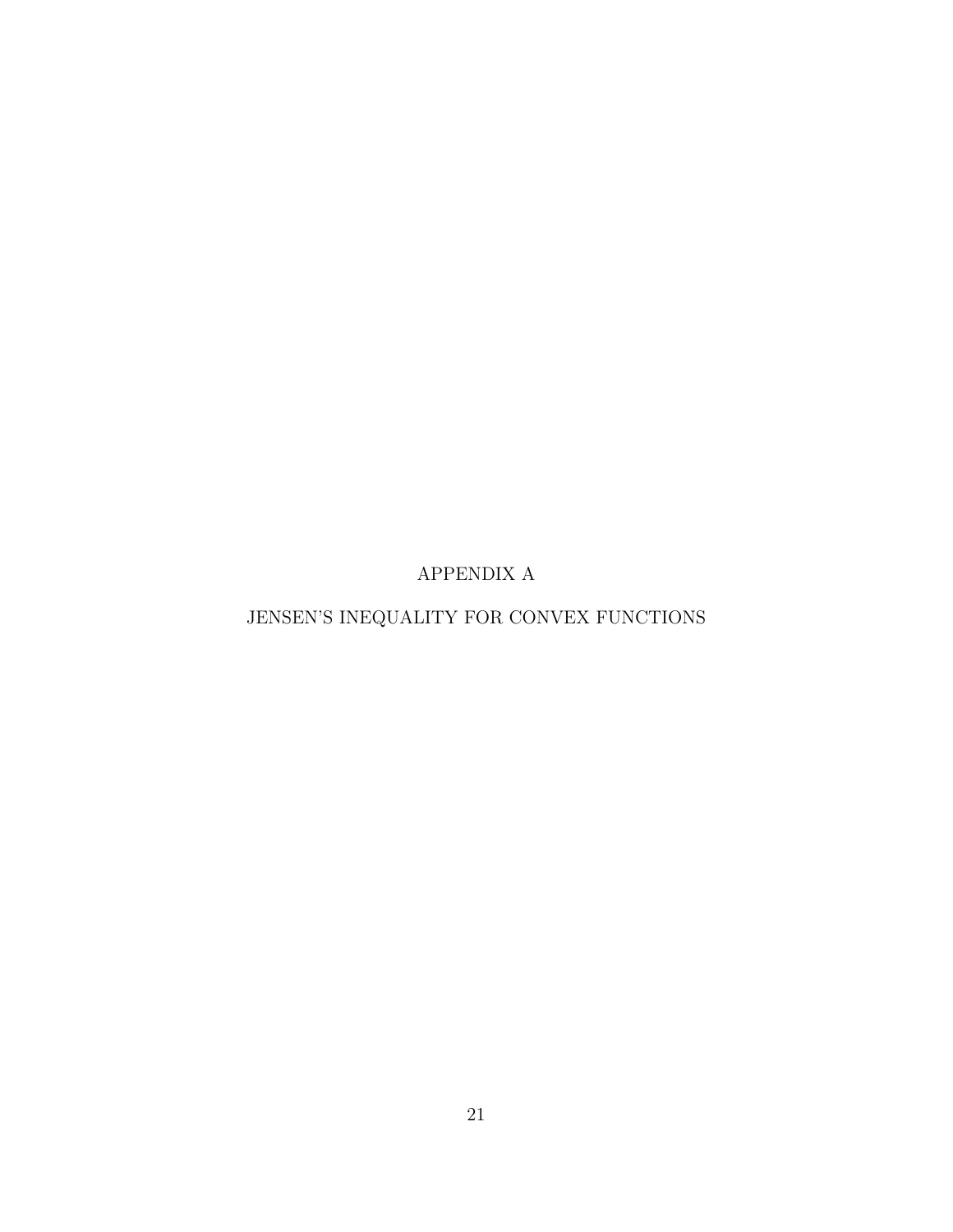In this appendix, we present a procedure for improving the bounds obtained by the application of Jensen's inequality. The methiod is based on the idea of reducing the thickness of a convex region into many thinner convex regions.

#### A.1 Convex Functions

A real valued function f is defined to be convex over an interval  $\Omega = [\alpha, \beta]$  if

$$
\lambda \Phi\{x_1\} + (1 - \lambda)\Phi(x_2) \ge \Phi(\lambda x_1 + (1 - \lambda)x_2).
$$
\n(A.1)

If the above inequality is reversed or

$$
\lambda \Phi(x_1) + (1 - \lambda)\Phi(x_2) \le \Phi(\lambda x_1 + (1 - \lambda)x_2),\tag{A.2}
$$

then  $\Phi$  is called concave.

#### A.2 Jensen's Inequality for Convex Functions

Let x be a random variable with a finite mean. If  $\Phi(x)$  is real-valued convex function, then

$$
E[\Phi(x)] \ge \Phi(E[x]) \tag{A.3}
$$

where  $E[.]$  is the mathematical expectation.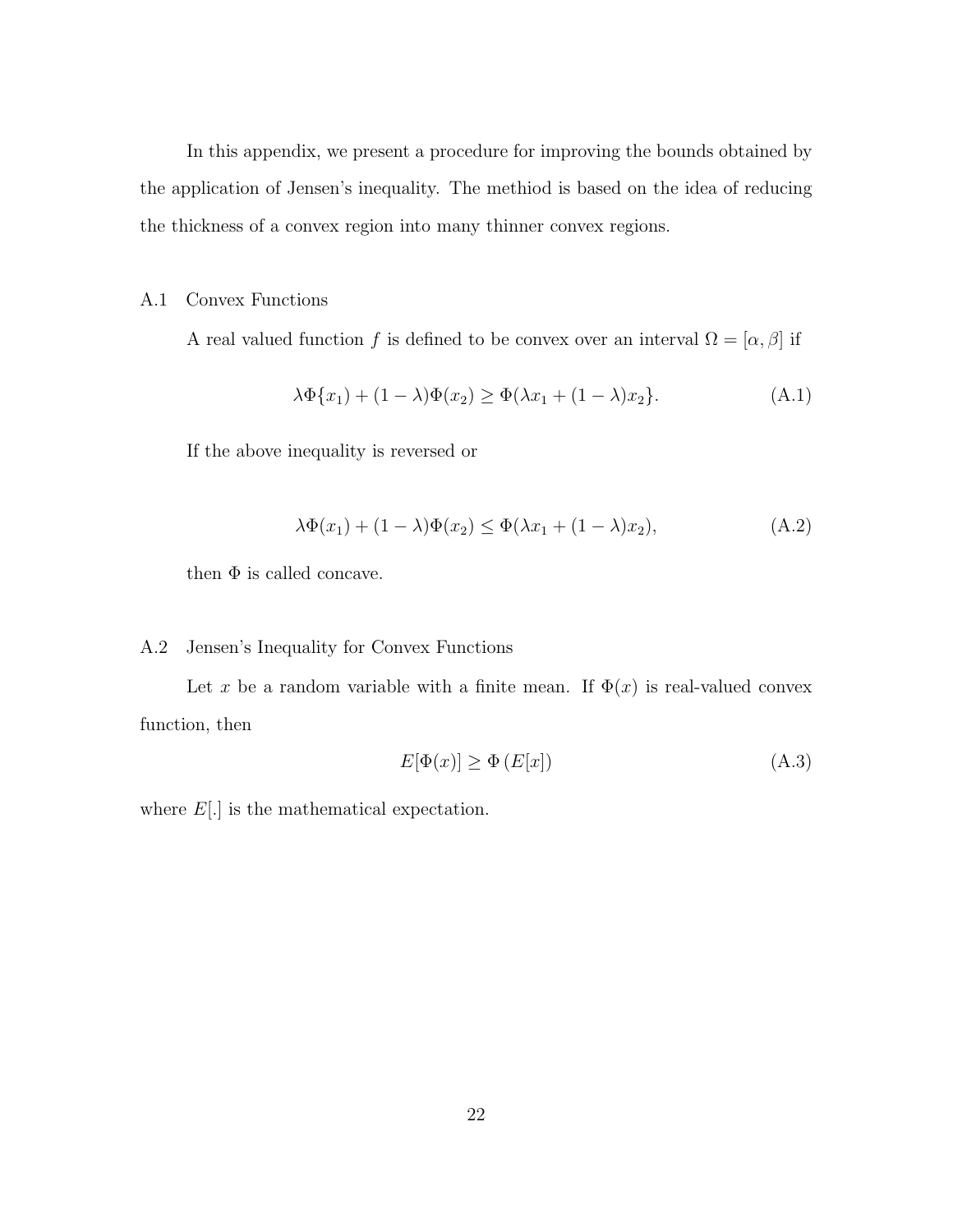APPENDIX B

UPPER BOUNDS ON MOMENTS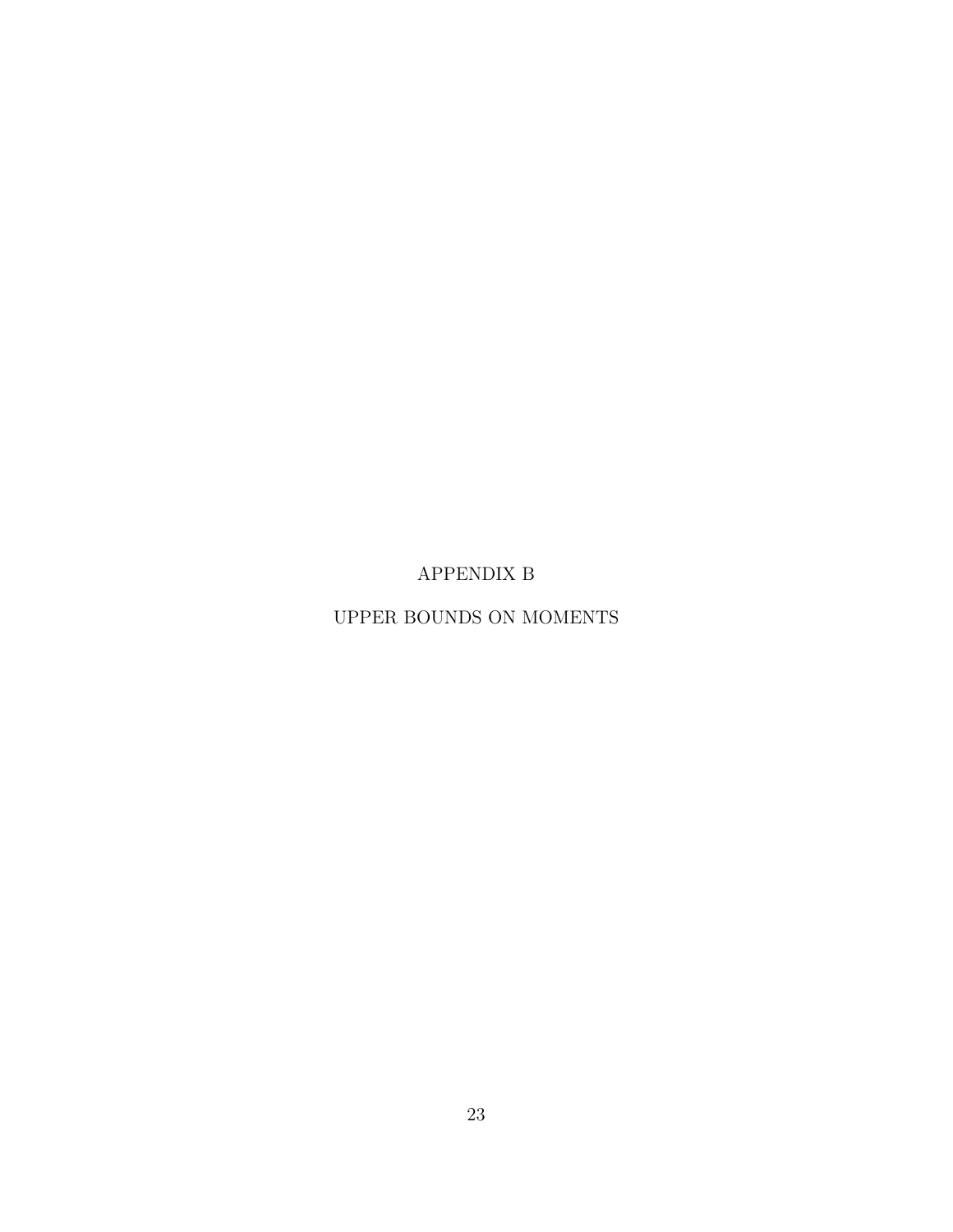In this appendix, we compute upper bounds on the moments of random variables.

## B.1 Computation of Bounds

Note that

$$
\cos(x) \le 1 - \frac{2}{\pi^2} x^2, \quad |x| \le \pi
$$
\n(B.1)

and

$$
\cos(x) \ge 1 - x^2, \quad |x| \le \pi. \tag{B.2}
$$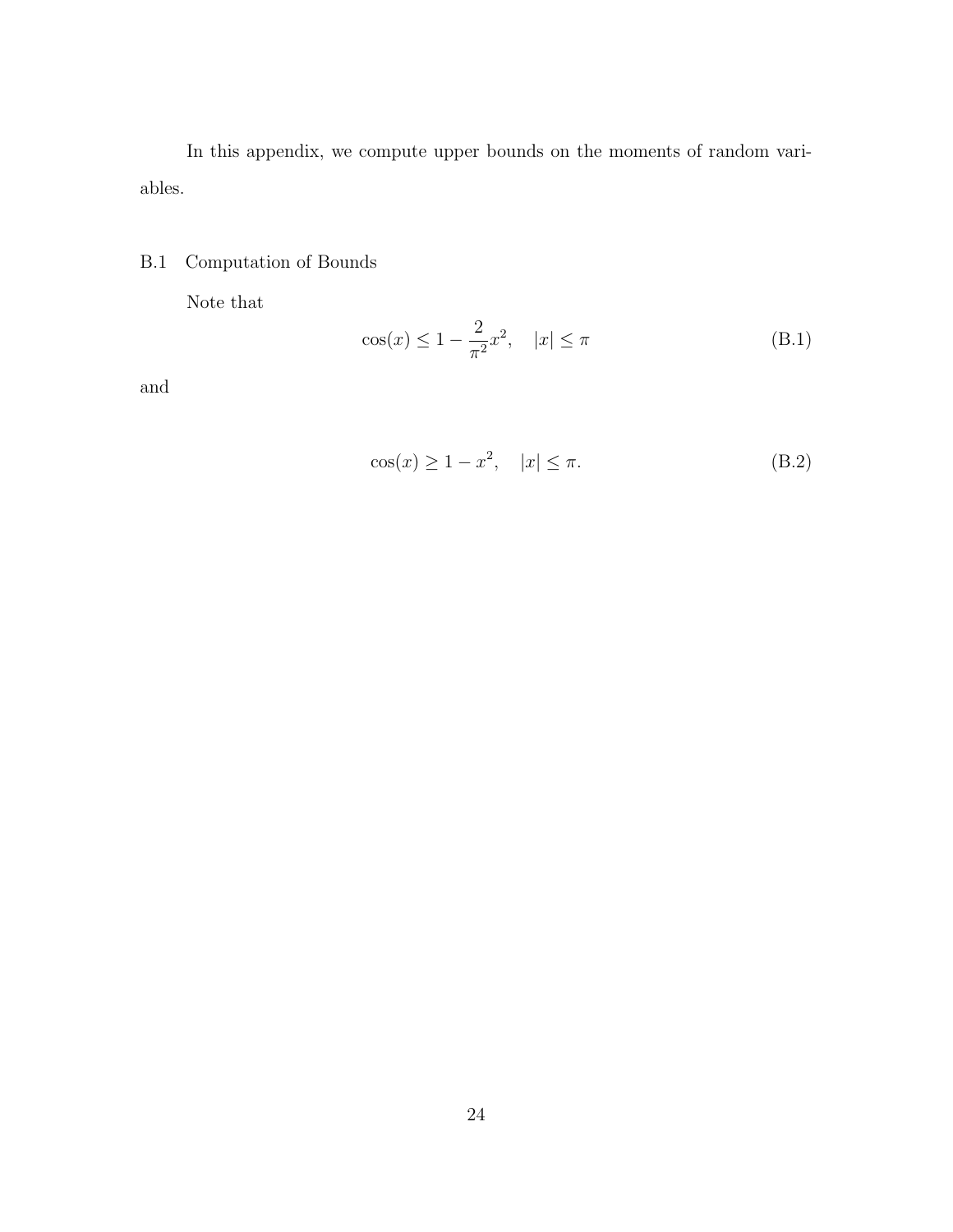#### REFERENCES

- [1] W. B. M. Schwartz and S. Stein, Communication Systems and Techniques. New York, NY: McGraw-Hill, 1966.
- [2] A. Viterbi, Principles of Coherent Communication. New York, NY: McGraw-Hill, 1966.
- [3] W. Lindsey and M. Simon, Telecommunication Systems Enginnering. Upper Saddle River, NJ: Prentice Hall, 1973.
- [4] V. Prabhu, "Psk performance with imperfect carrier phase recovery," IEEE Trans. Aerosp. Electron. Syst., vol. ASE-12, pp. 275–286, Mar. 1976.
- [5] M. Najib and V. Prabhu, "Lower bounds on error performance for bpsk and qpsk systems with imperfect carrier phase recovery," in Proc. IEEE Int. Conf. Commun. Technology, Atlanta,GA, June 1998, pp. 1253–1258.
- [6] G. Kaplan and U. Ram, "Bounds on performance for noisy reference psk channel," IEEE Trans. Commun., vol. COM-38, pp. 1699–1707, Oct. 1990.
- [7] K. S. P. Kam, S. Teo and T. Tjhung, "Approximate results for the bit error probability of binary phase shift keying with noisy phase reference," IEEE Trans. Commun., vol. COM-341, pp. 1020–1022, July 1993.
- [8] Y. Some and P. Kam, "Bit-error probability of qpsk with noisy phase reference," IEE-Proc.-Commun., vol. 142, pp. 292–296, Oct. 1995.
- [9] W. Weber, "Performance of phase-locked loops in the presence of fading communication channels," IEEE Trans. Commun., vol. COM-24, pp. 487–499, May 1976.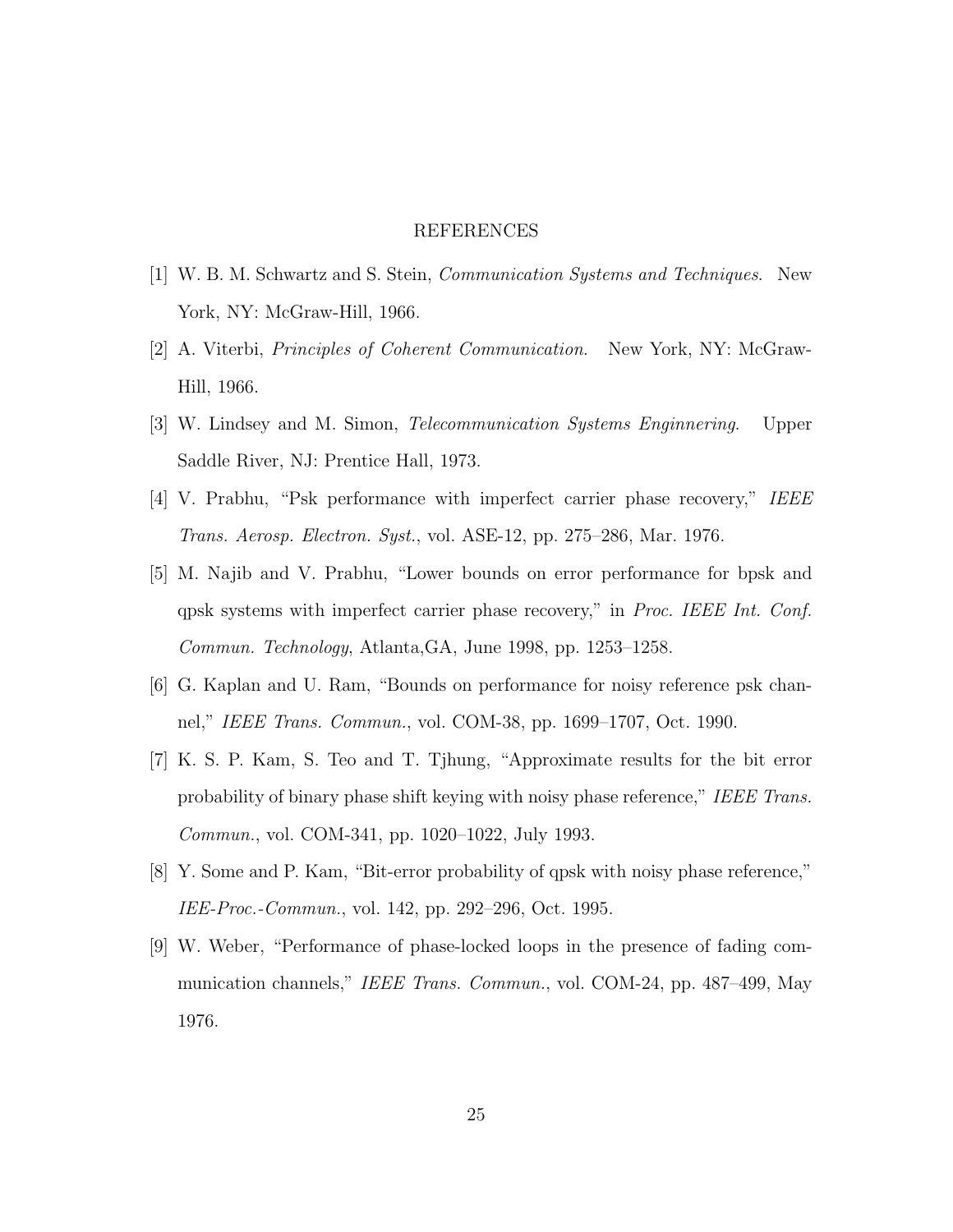- [10] M. Simon and M. Alouini, "Simplified noisy reference loss evaluation for digital communication in the presence of slow fading and carrier phase recovery," IEEE Trans. Veh. Technol., vol. 50, pp. 783–791, Mar. 2001.
- [11] I. Gradeshteyn and I. Ryzhik, Table of Integrals, Series, and Products. New York, NY: Academic, 1994.
- [12] M. Abramowitz and I. Stegun, Handbook of Mathematical Functions. NY: Dover, 1972.
- [13] M. Smadi and V. Prabhu, "Performance analysis of partially coherent psk systems in wireless channels with equal gain diversity receivers," Proc. IEE, Communications, submitted for publication.